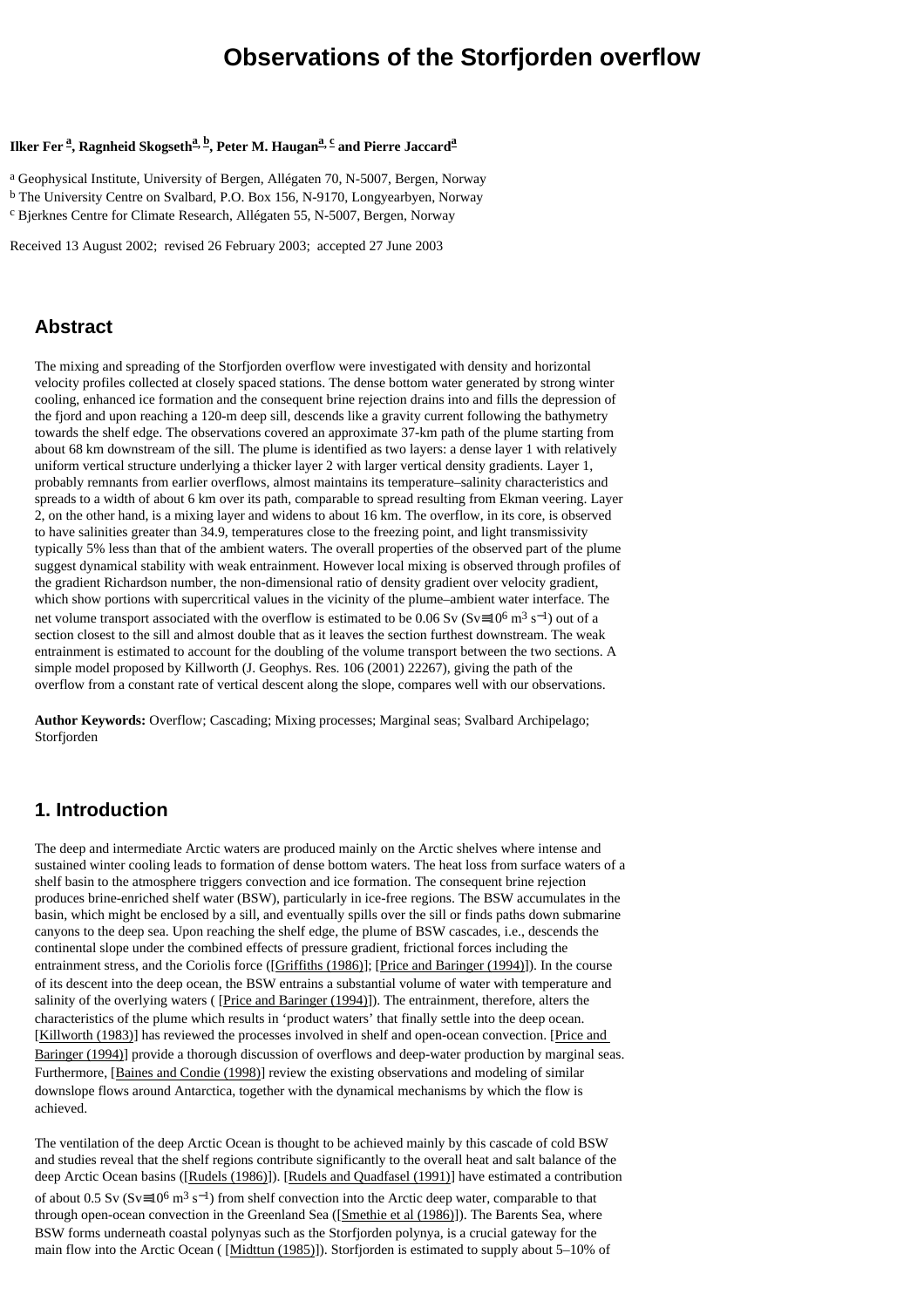the newly formed waters of the Arctic Ocean ( [[Quadfasel et al \(1988\)](#page-0-0)]). Previous recent studies in the area have dealt primarily with field observations ( [[Quadfasel et al \(1988\)](#page-0-0)]; [\[Schauer \(1995\)\]](#page-0-0); [[Schauer](#page-0-0) [and Fahrbach \(1999\)\]](#page-0-0)) and numerical simulations ( [[Backhaus et al \(1994\)\]](#page-0-0); [\[Jungclaus et al \(1995\)\]](#page-0-0)) of the Storfjorden overflow, as well as the variability of ice production and brine formation using satellite remote sensing data ( [[Haarpaintner et al \(2001a\)](#page-0-0) and [Haarpaintner et al \(2001b\)](#page-0-0)]). Earlier estimates of volume transport of the overflow ( [Section 5.3\)](#page-0-0) were from single-point moored current meters and assumed constant width and thickness of the overflow, or were from numerical simulations. Mixing of the plume was generally inferred from changes in temperature–salinity characteristics.

In order to investigate the path and the volume transport associated with the Storfjorden overflow and its modification along the path, we conducted a survey of the overflow at closely spaced stations. In particular, our aim was to collect data that could shed light on local mixing mechanisms responsible for the changes en route from the sill of the basin towards the shelf break. The field data set collected for 5 days from 28 May 2001 consists of conductivity, temperature, depth (CTD) and light transmissivity profiles, velocity profiles obtained from a ship-mounted acoustic Doppler current profiler (ADCP), and a Nortek lowered acoustic Doppler current profiler (LADCP) installed below the CTD instrument. The LADCP data are the first of their kind within the Storfjorden overflow and allow for transport estimates using full-depth velocity profiles at each station, albeit hindered by absence of information about temporal variability of the overflow. Recently [[Gordon et al \(2001\)](#page-0-0)] have reported a similar LADCP survey of the Weddell Sea deep and bottom water. In [Section 2](#page-0-0) we describe the site and the sampling of the field experiment. Information on tides over the period of the deployment and inter-comparison of ship-mounted ADCP and LADCP records are given in [Section 3](#page-0-0) together with a description of the variability and the errors associated with the LADCP data. Observations are summarized in [Section 4](#page-0-0) and subsequently discussed in [Section 5](#page-0-0).

# **2. Site and measurements**

Storfjorden is an inlet of the western Barents Sea, located in the southeast of Spitsbergen in the Svalbard Archipelago ([Fig. 1](#page-0-0)). The fjord is approximately 190 km long and 190 m deep at its maximum depth. Inner Storfjorden covers an area of about 13 000 km<sup>2</sup> with an approximate volume of  $8.5 \times 10^{11}$  m<sup>3</sup> ([\[Skogseth et al \(2003\)](#page-0-0)]). It is enclosed by the islands Spitsbergen, Barentsøya, and Edgeøya and limited by a shallow bank, Storfjordbanken, in the southeast and a 120-m deep sill at about 77°N in the south.



Fig. 1. Bathymetry of the area and locations of the stations occupied by R.V. *Lance* (circles, CTD; dots, CTD and LADCP) along the transects A–E, and the helicopter cruises (+). Stations H1, H2 and H3 of [Fig. 5](#page-0-0), and stations 36, 50, and 60 of [Fig. 6](#page-0-0) are indicated. Depth contours are drawn at 25-m intervals. Location of the sill is identified by an arrow.

Observations were made of the overflow of the BSW plume from Storfjorden at densely spaced hydrographic stations occupied by the Research Vessel *Lance*, during 28 May–2 June 2001. A Seabird Electronics SBE911*plus* CTD instrument was equipped with a 1.5 MHz Nortek LADCP and was lowered at a rate of 0.5 m s−1. The LADCP was mounted below the CTD, pointing downward, and recorded 1-s averaged profiles with 0.5-m thick cells within a vertical range of 15–20 m. The sensor accuracies of the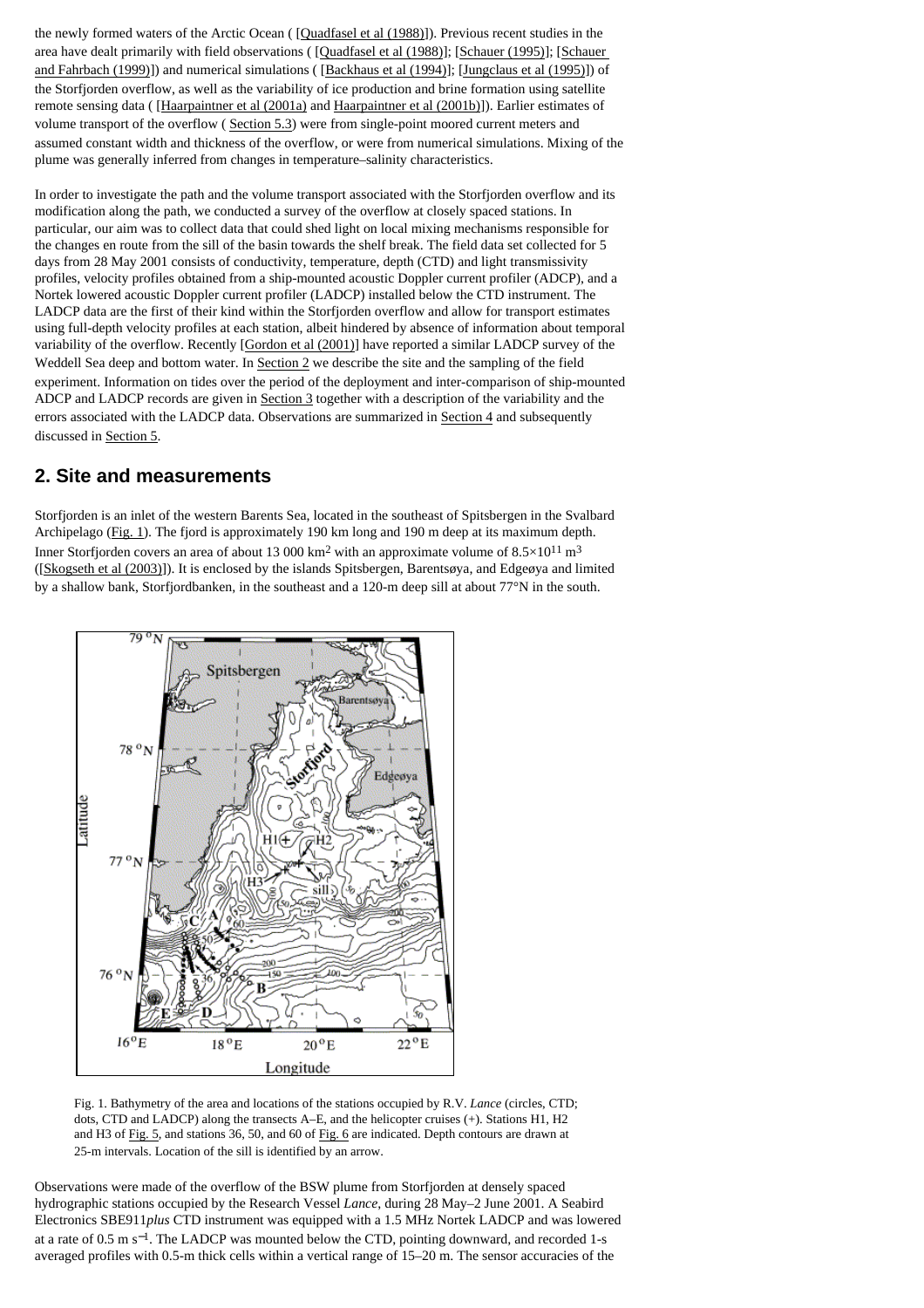CTD instrument provided by the manufacturer are 1 dbar,  $1 \times 10^{-3}$ °C, and  $3 \times 10^{-4}$  S m<sup>-1</sup> for pressure, temperature and conductivity, respectively. The light transmissometer, Alphatracka MkII Chelsea Instruments, is accurate to better than 0.3% of the full-scale range. The velocity sampled by the LADCP is accurate to  $\pm 1\%$  of the measured velocity. Because of heavy ice inside the fjord, measurements were made only from about 68 km downstream of the sill [\(Fig. 1](#page-0-0)). We rely on several hydrographic stations occupied inside the fjord during helicopter cruises carried out on 6 and 23 April 2001 to provide information on the source conditions. SeaBird SBE 19 SEACAT profilers were used during the helicopter cruises with pressure, temperature and conductivity sensors accurate to 0.1% of full-scale range,  $5\times10^{-3\circ}$ C and  $5\times10^{-4}$  S m<sup>-1</sup>, respectively. A total of 10 (helicopter) and 105 (ship) salinity samples were recovered and were used for calibration. During the *Lance* cruise, a ship-mounted RD Instruments Broadband 150 kHz ADCP ran continuously to provide inter-comparison with the LADCP measurements as well as velocity profiles when the LADCP was not run. Navigation data were used to correct the LADCP record for ship drift.

During the *Lance* cruise, 63 surface-to-bottom CTD casts were performed. The BSW plume was detected in 33 of the stations where LADCP profiles were made (see [Fig. 1\)](#page-0-0). At the LADCP stations, the downcast typically was followed by about 10 min of sampling while the depth of the sonde was maintained constant (±2 m), providing for reliable and sufficient data within the plume. Depending on the thickness of the plume, this constant-depth sampling was repeated at several levels, each with duration of approximately 10 min and 10–15 m above the preceding, until the sonde was out of the plume. A typical time series, in which four levels were sampled for approximately 10 min, is shown in [Fig. 2.](#page-0-0) The LADCP data allow examination of the velocity structure associated with the plume to within 1 m of the bottom with a vertical resolution better than 0.5 m. Whilst the LADCP data provide for a snapshot of the velocity field at each station, they may not be representative of the long-term mean.



Fig. 2. Time series of the depth (via pressure) record from the profile obtained at station 62 of section A. The mean values and one standard deviation of the depth calculated over each ~10 min portion when the depth was maintained approximately constant are indicated.

Throughout the paper, potential temperature is used, profiles of temperature, salinity, and velocity are averaged into 1-m depth bins, and salinity is given on the practical salinity scale.

# **3. Tides, ADCP and LADCP**

We shall rely on numerical simulation results and data from three Aanderaa current meters deployed at the shelf break at the 300-m isobath (mooring SB1; location marked in [Fig. 14,](#page-0-0) introduced later) for tidal information in the vicinity of the observation site. The mooring data (kindly provided by Ursula Schauer), after filtering of the tidal and inertial signals, were presented in [[Schauer and Fahrbach \(1999\)](#page-0-0)] but were not analyzed with respect to tides. A database of modeled tides is publicly available ([http://www.ims.uaf.](http://www.sciencedirect.com/science?_ob=RedirectURL&_method=externObjLink&_locator=url&_cdi=6034&_plusSign=%2B&_targetURL=http%253A%252F%252Fwww.ims.uaf.edu%252Ftide%252Findex.html) [edu/tide/index.html](http://www.sciencedirect.com/science?_ob=RedirectURL&_method=externObjLink&_locator=url&_cdi=6034&_plusSign=%2B&_targetURL=http%253A%252F%252Fwww.ims.uaf.edu%252Ftide%252Findex.html)) providing for the amplitude and phase of zonal and meridional components of the depth-averaged velocity related to 8 tidal constituents with a spatial resolution of  $10 \times 10'$  in the Arctic Ocean and the Nordic Seas (see also [\[Kowalik and Proshutinsky \(1993\)](#page-0-0)]; [[Kowalik \(1994\)\]](#page-0-0)). We have extracted the data within 76°–76°30′N and 17°–18°E for the M<sub>2</sub>, K<sub>1</sub>, O<sub>1</sub>, and S<sub>2</sub> constituents and

evaluated the zonal and meridional components of the depth-averaged tides. The time series derived for each component is shown in [Fig. 3](#page-0-0) and compared to the velocity measured by the LADCP and the ADCP. The data are averaged over the depth range of the ADCP (i.e., within 14–190 m of the water column) both for the LADCP and the ADCP, providing for an inter-comparison and also removing possible effects of the BSW flow adjacent to the bottom boundary, which were not incorporated in the tidal simulations. The start time of each profile and the corresponding station number are also indicated relative to 0 h of the day of the first LADCP station (station 14). The error bars on the ADCP data show one standard deviation over several profiles obtained within the duration, typically 1 h, of the LADCP sampling. The east and the north components of the depth averaged velocity measured by both instruments agree fairly well and follow the tidal oscillations derived from the simulations.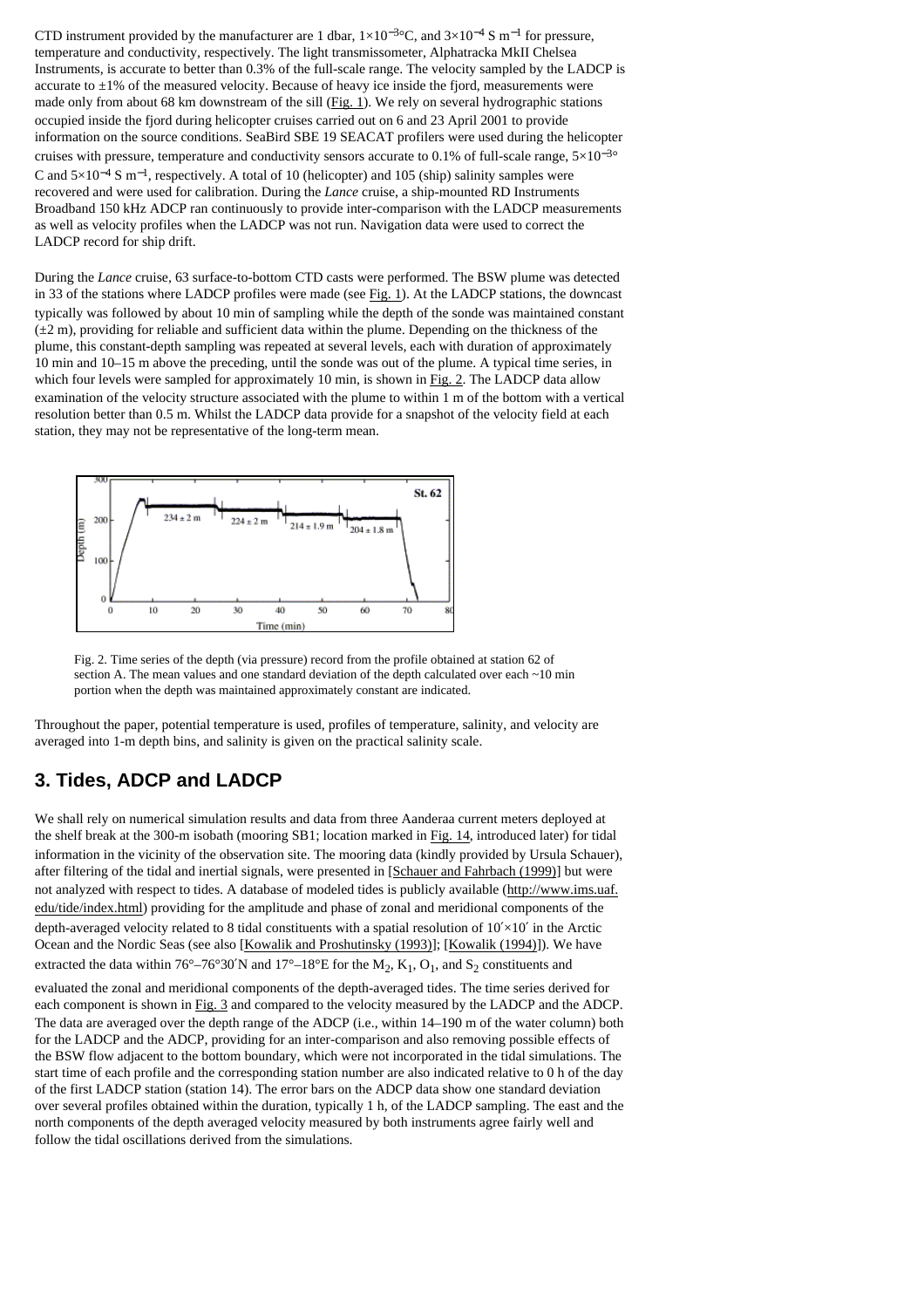

Fig. 3. East (a) and north (b) components of the velocity measured by CTD-mounted LADCP (plus signs), ship-mounted ADCP (dots), and depth averaged tides after Kowalik and Proshutinsky (solid line). Time is measured from 0 h of the day of station 14. Measured LADCP and ADCP components are depth averaged within 14–190 m, hence provide for intercomparison. The error bars are one standard deviation over the total number of profiles obtained by ADCP during LADCP sampling. The arrows at the top show the start time of the stations indicated by the corresponding numbers.

The latitude where the semidiurnal frequency, *M*2, equals the inertial frequency, the so-called 'critical

latitude', is at 74°28′18′′N, approximately 170 km south of our measurement site. At the critical latitude the tidal current is strongly depth-dependent and the sense of rotation of the tidal ellipse may vary with depth. Using one-year-long (1993/94) time series of current data recorded at SB1 location ([Fig. 14\)](#page-0-0), the tidal ellipses for the most dominant diurnal and semi-diurnal constituents at 64 (236), 167 (133), and 290 (10) m depth (height above bottom) were derived by tidal harmonic analysis ( [\[Pawlowicz et al \(2002\)\]](#page-0-0)) and are shown in [Fig. 4](#page-0-0). The diurnal components have negative eccentricity (clockwise rotation) at all depths, whereas both diurnal components change sign (counter-clockwise rotation) at 10 m off bottom, hence suggesting baroclinic tides. Tides are depth dependent with magnitude decreasing with increasing depth, particularly significant for  $K_1$  and  $M_2$  components. Critical latitude effects on currents near Ronne

Ice Shelf in the Weddell Sea have been discussed by [\[Foldvik et al \(2001\)](#page-0-0)]. There the critical latitude was about 220 km north of their mooring site, a relative distance comparable to ours. The depth dependent behavior of the tidal current near the critical latitude in the Barents Sea that we have observed confirms theoretical predictions ([\[Furevik and Foldvik \(1996\)](#page-0-0)]).



Fig. 4. Tidal ellipses of diurnal (a)  $K_1$ , (c)  $P_1$ , and semi-diurnal (b)  $M_2$ , (d)  $S_2$  constituents derived from the data recorded by current meters at 64, 167, and 290 m depth from SB1 at 300-m isobath (for location see [Fig. 14\)](#page-0-0). The deepest current meter was at 10 m above the bottom. The legend given in (d) is identical for all the panels. Values of eccentricity at 64 m are −0.66, −0.35, −0.69, and −0.16 for *K*<sub>1</sub>, *M*<sub>2</sub>, *P*<sub>1</sub>, and *S*<sub>2</sub>, respectively. Those at 167 m are −0.68, −0.35, −0.63, and −0.25. The corresponding values at 10 m above the bottom are −0.70, +0.22, −0.53, and +0.20, with positive values indicating counter-clockwise rotation.

Modeled depth averaged tidal residual currents are negligible with velocities less than 1 cm s−1 at our measurement site, in Storfjordrenna, but strong anticyclonic eddy circulation around Bjørnøya and Hopen has been reported (see Fig. 7 of [[Gjevik et al \(1994\)\]](#page-0-0)).

In the following, we attempt to assess the variability and errors in the velocity profiles obtained from the LADCP. The instrument continuously profiled while being lowered, hence several data points were acquired in each 1-m depth bin prior to averaging. A large amount of data was collected within the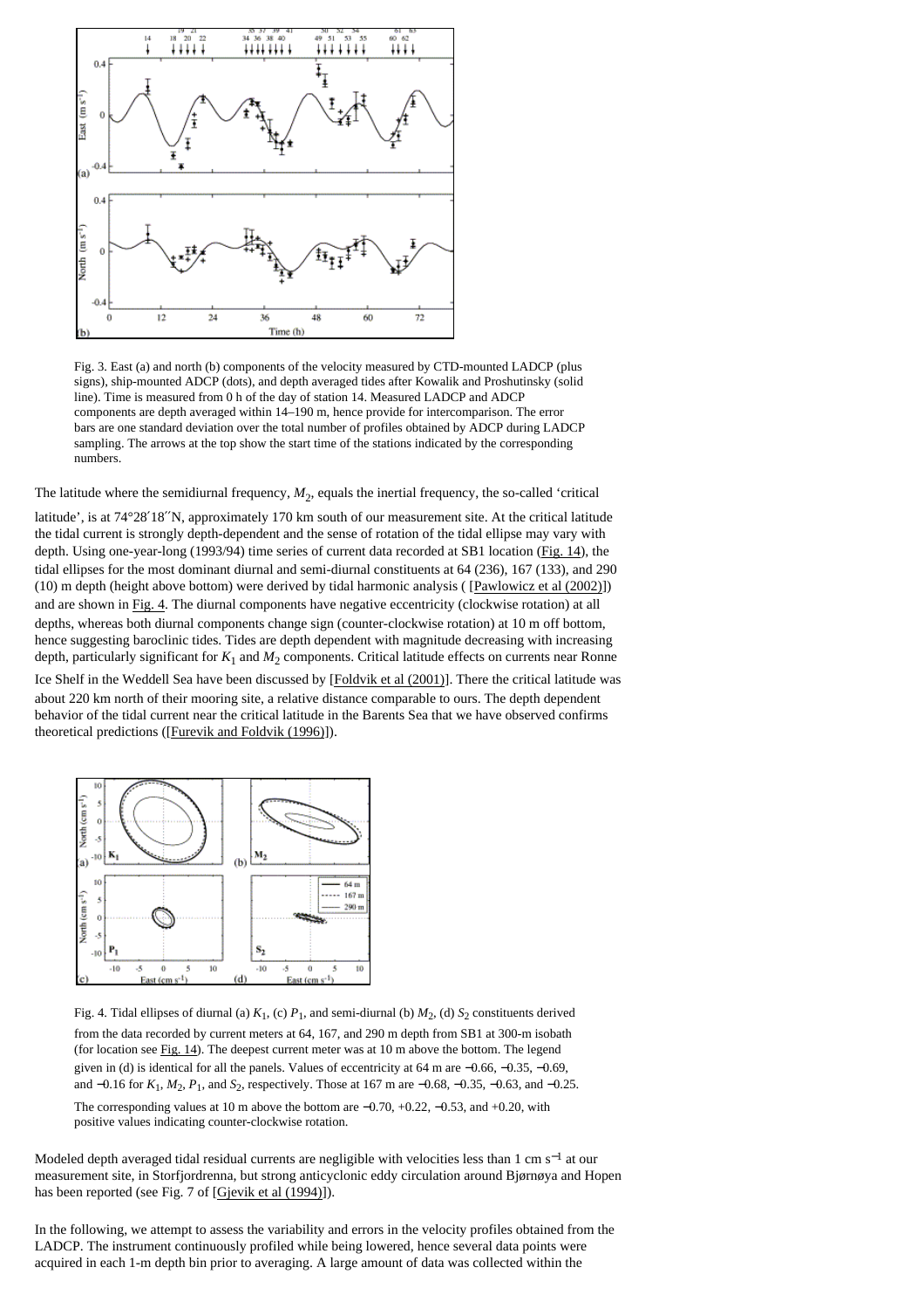$$
SD_{p} = \sqrt{\left(\sum_{i=1}^{n} df_{i} SD_{i}^{2}\right) / \left(\sum_{i=1}^{n} df_{i}\right)}.
$$
 (1)

where *n* is the total number of 1-m depth bins, and df is the degrees of freedom in each bin. The summation is carried out until the deepest bin has been reached. The standard error for each profile can then be calculated as SE=SD<sub>p</sub>/n<sup>1/2</sup>. Calculated values of SE vary within 1–3 cm s<sup>-1</sup> and mean SE over the 33 LADCP profiles is  $2 \text{ cm s}^{-1}$ .

Statistics of the recorded velocity within the plume at three representative stations (60, 50 and 36; see [Fig. 1](#page-0-0) for the location of the profiles) are summarized in [Table 1](#page-0-0) and [Table 2.](#page-0-0) In [Table 1](#page-0-0), the mean sampling depth of each constant-depth portion is given together with its duration, the east and north components of the measured velocity and the percentage of the data with signal-to-noise ratio  $(SN) > 1.5$ . Here, SN is defined as the ratio of the signal strength to the instrumental and background noise estimated by inspecting the signal recorded in the air and low-quality data from the furthermost bins. There are large variations in the velocity data with standard deviations exceeding 0.15 m s−1; however, 70% (on the average) of the data is spanned by ±1 standard deviation, typical of normal distributions. The signal-to-noise ratio is >1.5 for 81% of the data, on the average.

Table 1. Variability of the LADCP data within the plume

| Station | Sampling depth (m) | Duration (min) | U, east $(ms^{-1})$ | , north $(m s^{-1})$ | SN>1.5(%) |
|---------|--------------------|----------------|---------------------|----------------------|-----------|
| 60      | $265 + 2.6$        | 14.2           | $-0.08 + 0.16$      | $-0.35 \pm 0.17$     | 78        |
|         | $254 + 2.0$        | 13.2           | $-0.12 \pm 0.18$    | $-0.31 \pm 0.18$     | 79        |
| 50      | $296 + 2.4$        | 12.9           | $0.13 \pm 0.17$     | $0.11 \pm 0.17$      | 89        |
|         | $284 + 2.3$        | 12.6           | $0.14 \pm 0.17$     | $0.11 \pm 0.17$      | 81        |
|         | $274 + 2.0$        | 11.0           | $0.16 \pm 0.2$      | $0.17 \pm 0.19$      | 82        |
|         | $264 + 2.1$        | 11.3           | $0.23 \pm 0.16$     | $0.12 \pm 0.18$      | 79        |
| 36      | $295 + 3.0$        | 8.3            | $-0.21 \pm 0.19$    | $0.10 \pm 0.19$      | 85        |
|         | $278 + 1.8$        |                | $-0.11 \pm 0.16$    | $0.14 \pm 0.15$      | 76        |

First column is the station number. Sampling depth is the depth averaged over the duration given in the third column when the depth was maintained constant. The sign '±' indicates one standard deviation over the duration. Last column is the percentage of the data with signal to noise ratio exceeding 1.5.

Table 2. The ranges of correlation coefficient calculated for east and north components of the velocity recorded by the LADCP at stations 60, 50 and 36

| Station | East            |                 | North           |                 |  |
|---------|-----------------|-----------------|-----------------|-----------------|--|
|         | $r_{1m}$        | $r_{\rm th}$    | $r_{\rm 1m}$    | Ëъ              |  |
| 60      | $0.16 - 0.45$   | $(0.11) - 0.31$ | $(0.10) - 0.30$ | $(0,10)$ -0.20  |  |
| 50      | $(0.05) - 0.40$ | $(0,05) - 0,20$ | $(0,05) - 0,40$ | $(0.05) - 0.20$ |  |
| 36      | $(0.10) - 0.45$ | $(0,10)$ -0,20  | $(0.05) - 0.35$ | $(0.05) - 0.20$ |  |

Values in brackets are not significantly greater than zero at 95% level of significance. The correlation calculated over each consequent 1-m increment is  $r_{1m}$ . The correlation between the topmost and the bottommost bin of each constant-depth sampling portion is  $r_{1b}$ .

The data recorded during each constant-depth portion can be re-arranged as time series (of  $\sim$ 7–14 min) of vertically 1-m averaged values. Then the correlation coefficient can be calculated at each consequent 1-m increment  $(r_{1m})$  and between the topmost and the bottommost bin  $(r_{tb})$  for each profile. The

range of both correlation coefficients calculated in this fashion is given in [Table 2,](#page-0-0) separately for east and north components of the velocity. Both components of the horizontal velocity are correlated at 1-m intervals with values significantly greater than zero, and this correlation persists over top-tobottom range of typically 15–20 m in the vertical, notably reducing to about half of that obtained for 1-m increments. Examination of 1-s averaged velocity profiles prior to 1-m bin averaging shows that correlation disappears with increasing distance from the instrument, because of high noise associated with the furthest bins. Correlation ranges given in [Table 2](#page-0-0) suggest that a sufficient amount of averaging was made and noise was eliminated to a certain extent. Considering the small standard error, high SN, and persistent significant correlation from 1 m to larger vertical separations, we conclude that we can use the LADCP data within the overflow with confidence, even though the standard deviation is large in the constant-depth sampling portions.

### **4. Observations**

### **4.1. Source conditions**

In the interior Storfjorden, i.e. north of the sill, a mean annual cycle can be described following [[Anderson et al \(1988\)\]](#page-0-0) and [\[Haarpaintner et al \(2001a\)](#page-0-0)]. In winter, the entire water column is approximately at freezing point temperature and salinity-stratified. In summer a ~30 m thick surface layer of relatively warm and fresh water (*S*~34.3) develops due to surface warming and melting of sea ice. A bottom layer with *S*>35 and with temperatures close to the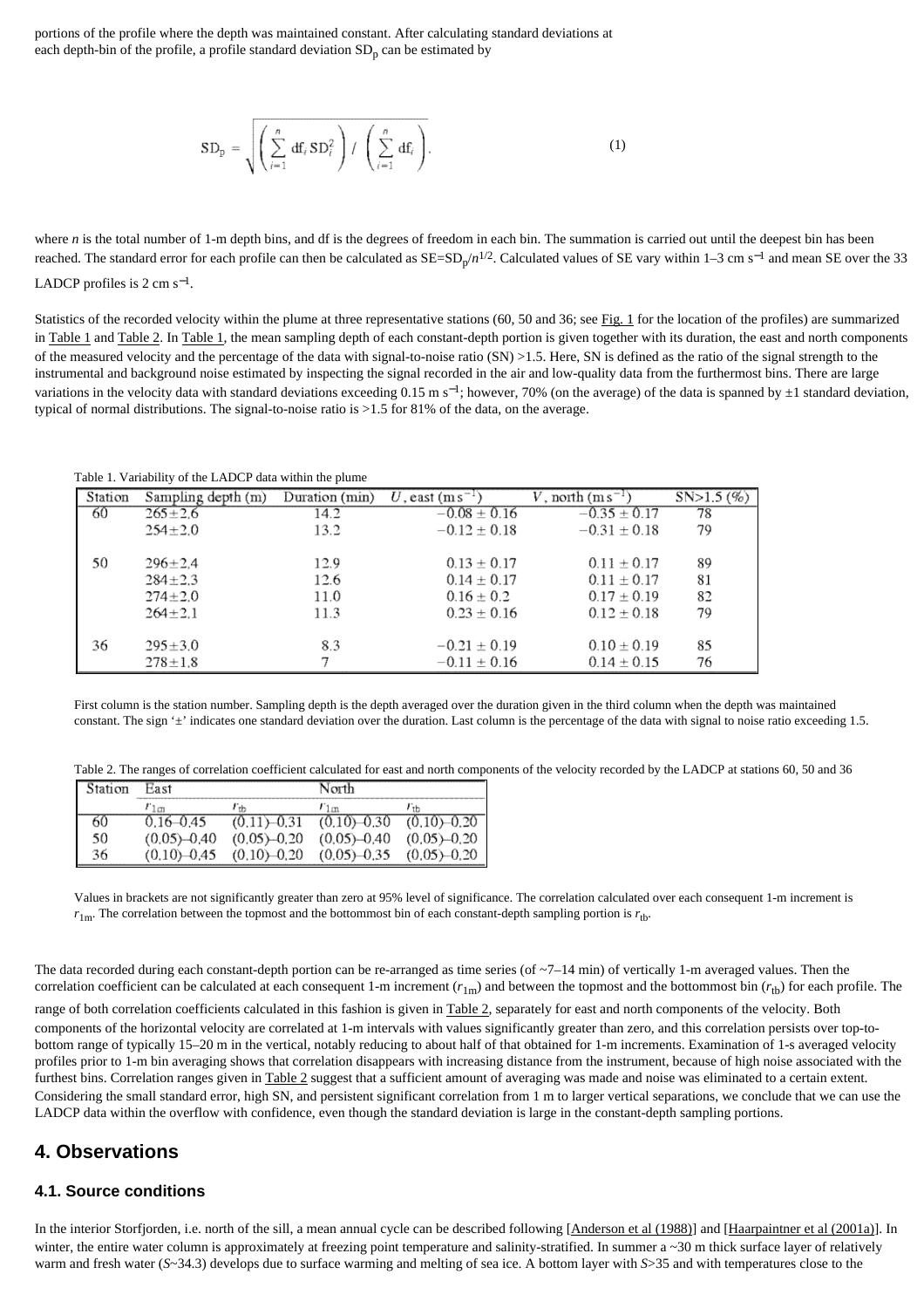freezing point lies underneath an intermediate layer (between ~30 and 100 m depth) of *S*~34.6. Bottom temperatures remain <−1.5°C in the summer. The salinity of the BSW in the fjord has strong interannual variability. [\[Quadfasel et al \(1988\)\]](#page-0-0) reported *S*>35.4 in 1986 whereas in summer 1991, it was observed to be 35.02 ([\[Schauer \(1995\)](#page-0-0)]) and was less than that of the Atlantic water (AW) in 1993 ( [[Schauer and Fahrbach \(1999\)](#page-0-0)]). The evolution of the polynya and the consequent brine rejection in the fjord have been described by [[Haarpaintner et al \(2001a\)\]](#page-0-0). The hydrography, BSW formation and vertical mixing in the interior Storfjorden are topics of an ongoing study, and only some sample profiles obtained prior to the Lance cruise will be shown to describe the source conditions for the observed overflow.

Profiles of temperature, salinity and density derived for the selected stations inside the fjord and in the proximity of the sill are shown in [Fig. 5.](#page-0-0) Inside the fjord the profiles reveal that the temperature of the entire water column is close to the freezing point, notably 0.1–0.2°C warmer within 30–80 and 110–140 m depth, and below about 75 m depth salinity increases gradually with depth exceeding 35.5 at the deepest point ([Fig. 5a](#page-0-0)). However, in the vicinity of the sill the salinity is around 35.1 ( [Fig. 5b–c\)](#page-0-0). The water column is predominantly salinity stratified, and several profiles show statically unstable layers which may lead to overturns.



Fig. 5. Potential temperature,  $\theta$  (solid line), salinity, *S* (dotted line), and  $\sigma\theta$  (thick line) profiles derived from on-ice measurements at stations H1 (a), H2 (b), and H3 (c) of the helicopter cruise in April 23, 2001. The locations of the stations are shown in [Fig. 1.](#page-0-0)

#### **4.2. Downstream development**

Topography plays a major role in spreading of dense water masses. The BSW that filled the depressions of the fjord flows downslope following the bathymetry once it has reached the level of the sill. Downstream development of the plume is depicted in [Fig. 6](#page-0-0) for stations 60, 50, and 36 of sections A, C, and D, respectively. A preliminary inspection of the profiles suggested that the portions of the plume adjacent to the bottom were relatively homogenous in the vertical with small density gradients (layer 1), whereas a relatively thick mixing layer with large vertical density gradients (layer 2) was present between layer 1 and the ambient water. Therefore, in our analysis of the plume we define layer 1 (with  $\sigma\theta$ >28.1, and typically d $\rho$ /dz<3×10<sup>-3</sup> kg m<sup>-4</sup>) underlying layer 2 (27.95<**of ≤**28.1, and typically d $\theta$ /d $\geq$ 3×10<sup>-3</sup> kg m<sup>-4</sup>). Several exceptional profiles, e.g. station 36 ([Fig. 6g\)](#page-0-0), had larger density gradients in layer 1; however, we assume that they have negligible effect on the following analysis concerning layer 1. All salinity profiles presented in [Fig. 6](#page-0-0) show a salinity minimum which strengthens the density gradient in the upper part of the plume. This might be partly responsible for the observed two layer structure further downstream which would also be supported by limited vertical extent of turbulent mixing generated by bottom irregularities. The structure of both layers is completely spanned by the array of sections C, D, and E, each having at least one station at both ends with no plume water present. At section A, the onshore depth of the plume is estimated as the depth where the 27.95 isopycnal at station 63 intersects the bottom when followed horizontally towards the shore. Using the known station locations and the measured properties we can estimate the height and the width of the plume as well as the mean temperature, salinity, and  $\sigma\theta$  for each section. Calculated values for sections A, C, D, and E are summarized in [Table 3](#page-0-0) for both layers.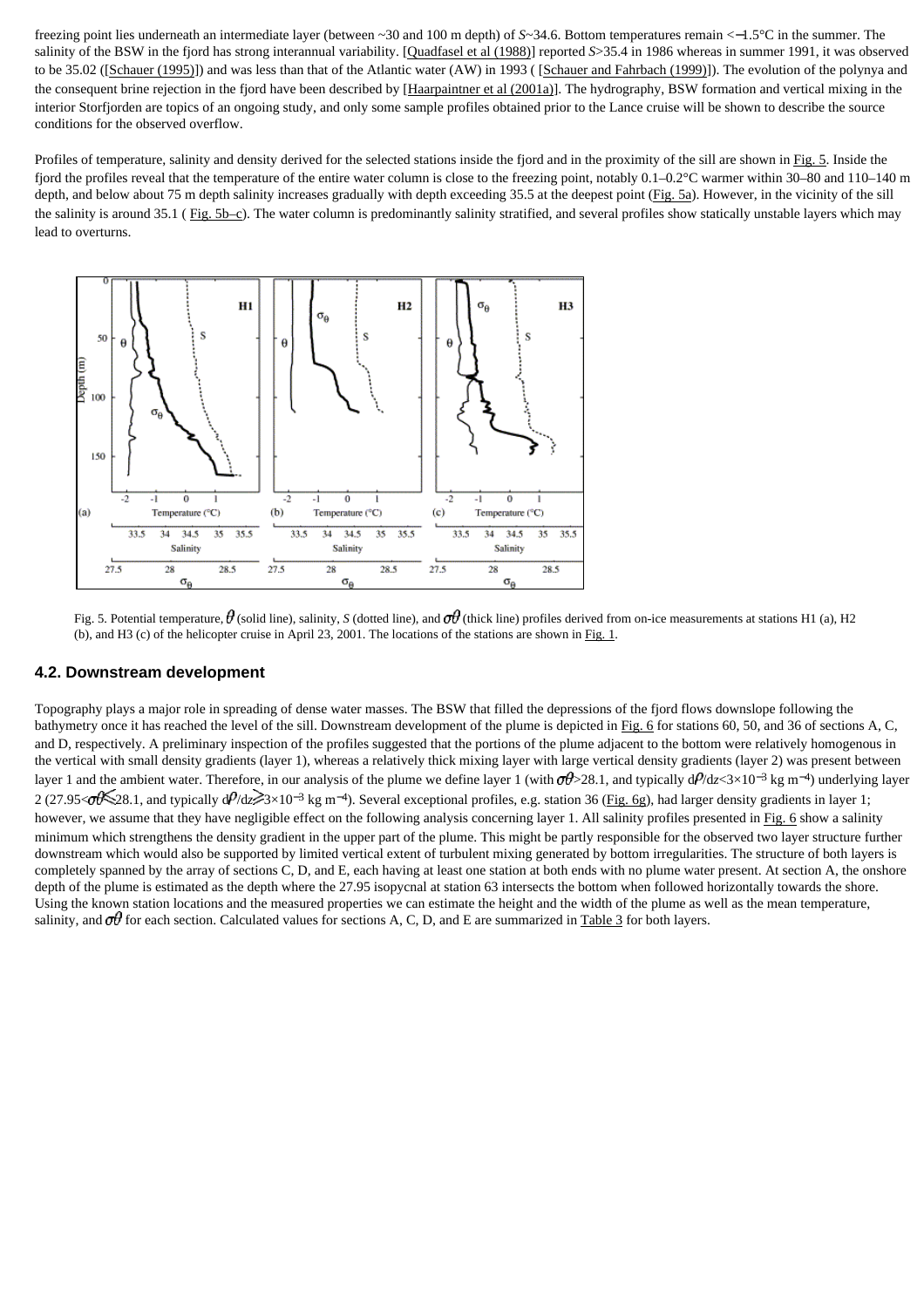

Fig. 6. Downstream development of the plume shown for stations 60 (a–c), 50 (d–f), and 36 (g–i) of sections A, C, and D, respectively. In (a), (d), and (g) temperature,  $\theta$  (solid line), salinity S (dotted line), and  $\sigma\theta$  (thick line) profiles are shown. Profiles of the east component of the velocity measured by the LADCP (thick line) and the ADCP (dashed line) are given in (b), (e), and (h). The corresponding profiles for the north component are given in (c), (f), and (i). The envelopes around the ADCP profiles show one standard deviation derived over the number of profiles obtained during the LADCP sampling. The LADCP profiles derived using 1-m vertically averaged values are smoothed running a 5-data windowed moving average. The arrows in (a), (d), and (g) mark the depth of layers 1 (deepest) and 2. The approximate height of the plume is indicated in (b), (e), and (h), for each station.

Table 3. Mean properties of the plume derived for sections A, C, D and E

|               | Section A        |                    | Section C        |                  | Section D     |                | Section E        |                  |
|---------------|------------------|--------------------|------------------|------------------|---------------|----------------|------------------|------------------|
|               | Laver 1          | Laver <sub>2</sub> | Laver 1          | Laver 2          | Laver 1       | Laver 2        | Laver 1          | Laver 2          |
| Width (km)    | 10               | 22                 | 22               | 36               | 22            | 42             | 16               | 38               |
| Height(m)     | $17 + 2$         | $22+10$            | $27.5 + 3$       | $40 + 15$        | $14 + 9$      | $31.5 + 19$    | $8.5 + 1$        | $20 + 11$        |
|               | $34.97 \pm 0.02$ | $34.90 + 0.03$     | $34.97 + 0.03$   | $34.87 + 0.02$   | $35.0 + 0.04$ | $34.87 + 0.02$ | $35.01 + 0.02$   | $34.89 \pm 0.03$ |
| $\theta$ (°C) | $-1.4 + 0.3$     | $-0.3 + 0.5$       | $-1.6+0.09$      | $-0.45+0.3$      | $-1.4 + 0.4$  | $-0.47 + 0.5$  | $-1.5+0.3$       | $0.1 + 0.4$      |
| $\sigma$ a    | $28.14 \pm 0.02$ | $28.03 \pm 0.02$   | $28.14 \pm 0.03$ | $28.02 \pm 0.01$ | 28.16±0.04    | $28.01 + 0.01$ | $28.17 \pm 0.02$ | $28.01 \pm 0.03$ |

The values are averaged over each section for each layer and '±' denotes one standard deviation.

At the beginning of the overflow, the plume mixes with relatively fresh East Spitsbergen Water (ESW). Because of the ice mentioned before this part was not resolved in our survey. Further downstream, the upper 200 m of the water column at Storfjordrenna is composed of warm and saline AW (see [Fig. 7, Fig. 8](#page-0-0) and [Fig. 9](#page-0-0)), which has approximate salinity of the modified plume water after being mixed with the ESW. Here, the plume appears as a cold intrusion into the equally saline AW. The cold  $(\theta < 0^\circ \text{C})$  and fresh (*S*<34.5) Arctic Water advected from the north-east and the AW entering between the Bjørnøya and Svalbard are separated, at the surface, by the Polar Front which typically follows the 150-m isobath in the summer ([\[Loeng \(1991\)\]](#page-0-0)). Along all sections two cores of warm and saline AW are present which can be identified as a northern and a southern core lying between 75 and 200 m depth, suggesting a cyclonic circulation along the Polar Front. A similar circulation pattern has been reported before (e.g., see [Fig. 4](#page-0-0) of [[Schauer \(1995\)\]](#page-0-0)). At sections D and E ([Fig. 8](#page-0-0) and [Fig. 9](#page-0-0)) the cores comprise  $\theta$ =3.5°C and *S*=35 contours whereas around section A [\(Fig. 7](#page-0-0)) both cores are slightly colder and fresher, probably because of the proximity of the Polar Front and the associated mixing with colder and fresher Arctic Water.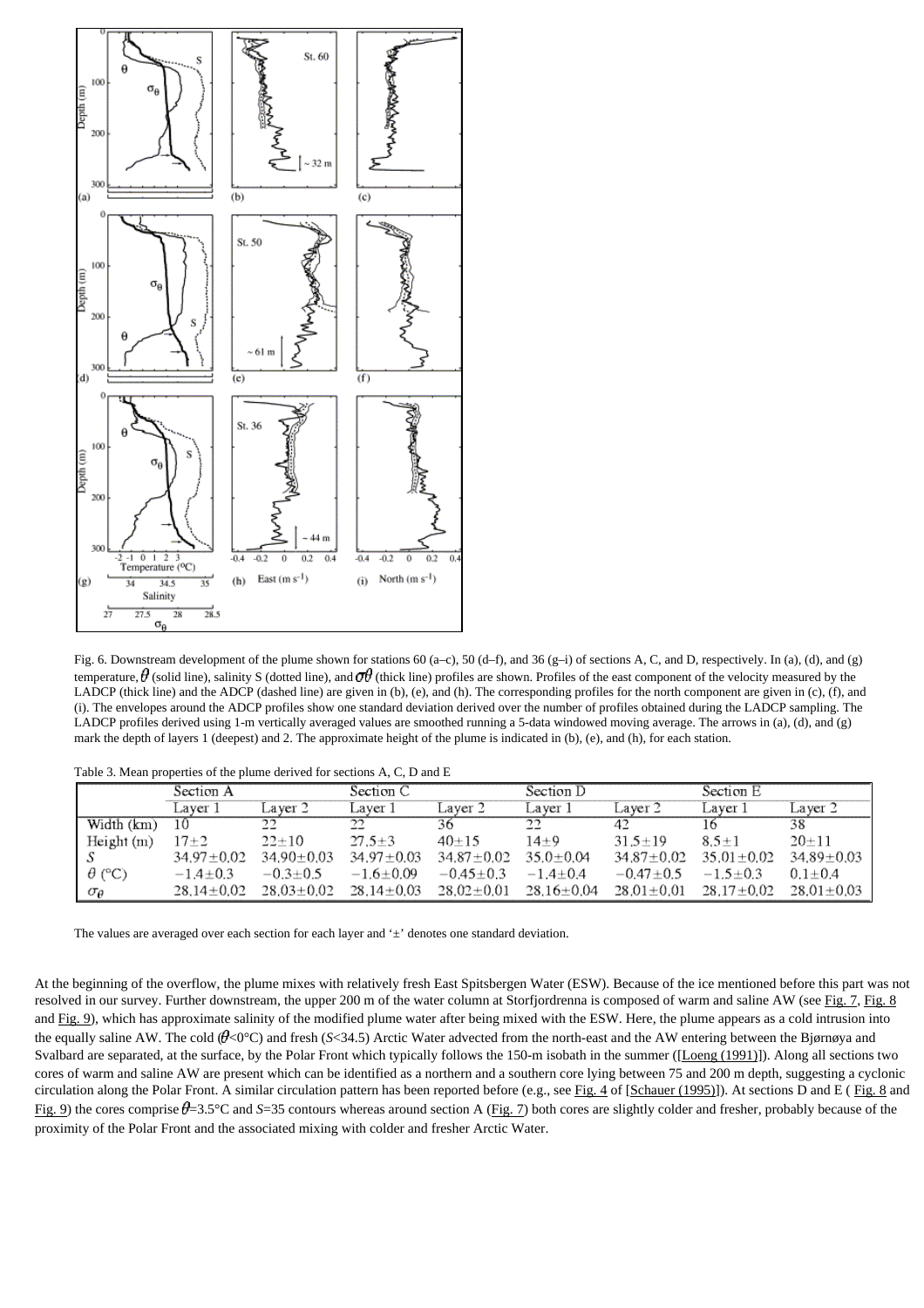

Fig. 7. Contours of (a) potential temperature,  $\boldsymbol{\theta}$ , (b) light transmissivity, LT, (c) salinity, *S*, (d) north component, *v*, of the velocity recorded by the LADCP, (e)  $\sigma t$ , and (f) east component, *u*, of the velocity recorded by the LADCP derived for section A (see [Fig. 1\)](#page-0-0) from profiles taken at the stations indicated by dots over each panel. The profiles are 1-m depth averaged and then smoothed over 5-data points (velocity profiles are first converted to east and north components). Contours are drawn at 1°C intervals for  $\vec{\theta}$  (−1.5°C isotherm is also included), 0.2 for S, 0.1 for  $\sigma\theta$ , 2% for LT, and 0.1 m s<sup>-1</sup> for *u* and *v*. Dotted contour in (d) and (e) is  $u=v=0$ . The 28.1 and 27.95 isopycnals identified by firm lines in (e) mark layers 1 and 2, respectively, with the latter showing the approximate cross-sectional extent of the plume.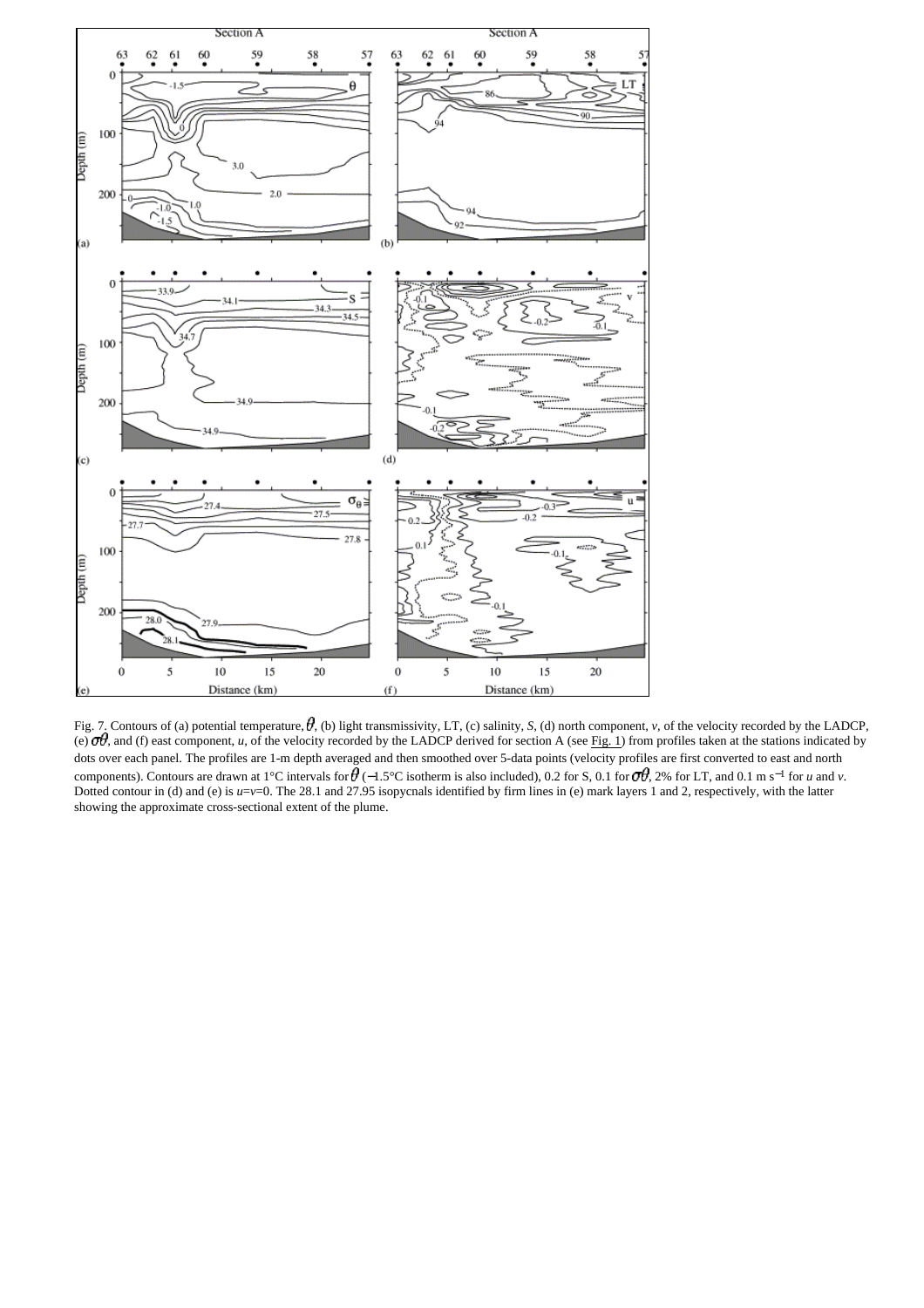

Fig. 8. Contours of (a) potential temperature,  $\theta$ , (b) light transmissivity, LT, (c) salinity, *S*, and (d)  $\sigma\theta$ , derived for section D (see [Fig. 1](#page-0-0)) from profiles taken at the stations indicated by dots over each panel. The profiles are 1-m depth averaged and then smoothed over 5-data points. Contours are drawn at 1° C intervals for  $\theta$  (−1.5°C and 3.5°C isotherms are also included), 0.2 for *S* (34.8 and 35.0 contours are also included), 0.1 for  $\sigma\theta$ , and 2% for LT. The 28.1 and 27.95 isopycnals identified by firm lines in (d) mark layers 1 and 2, respectively, with the latter showing the approximate cross-sectional extent of the plume.





The cold,  $\theta$ <0°C, and saline, *S*>34.9, plume of BSW is apparent adjacent to the sloping bottom close to the shore ([Fig. 7, Fig. 8](#page-0-0) and [Fig. 9](#page-0-0)). The plume observed at section A is associated with distinct negative values of north component of the velocity exceeding 20 cm s−1 [\(Fig. 7d\)](#page-0-0). The light transmissivity within the plume is about 5% less than that of the ambient water in all sections suggesting an enhanced suspended sediment concentration due to relatively higher velocity of the plume. At sections D and E there is a patch of water above the BSW marked with the 34.8 isohaline. Both sections suggest that there may be a contribution from shelf waters of the onshore region which finds an equivalent depth within or above layer 2, but beneath the AW. This will be discussed later in [Section 5.](#page-0-0)

The downstream development of the onshore and offshore depth and the section averaged height and width of the plume are shown in [Fig. 10](#page-0-0). The depths of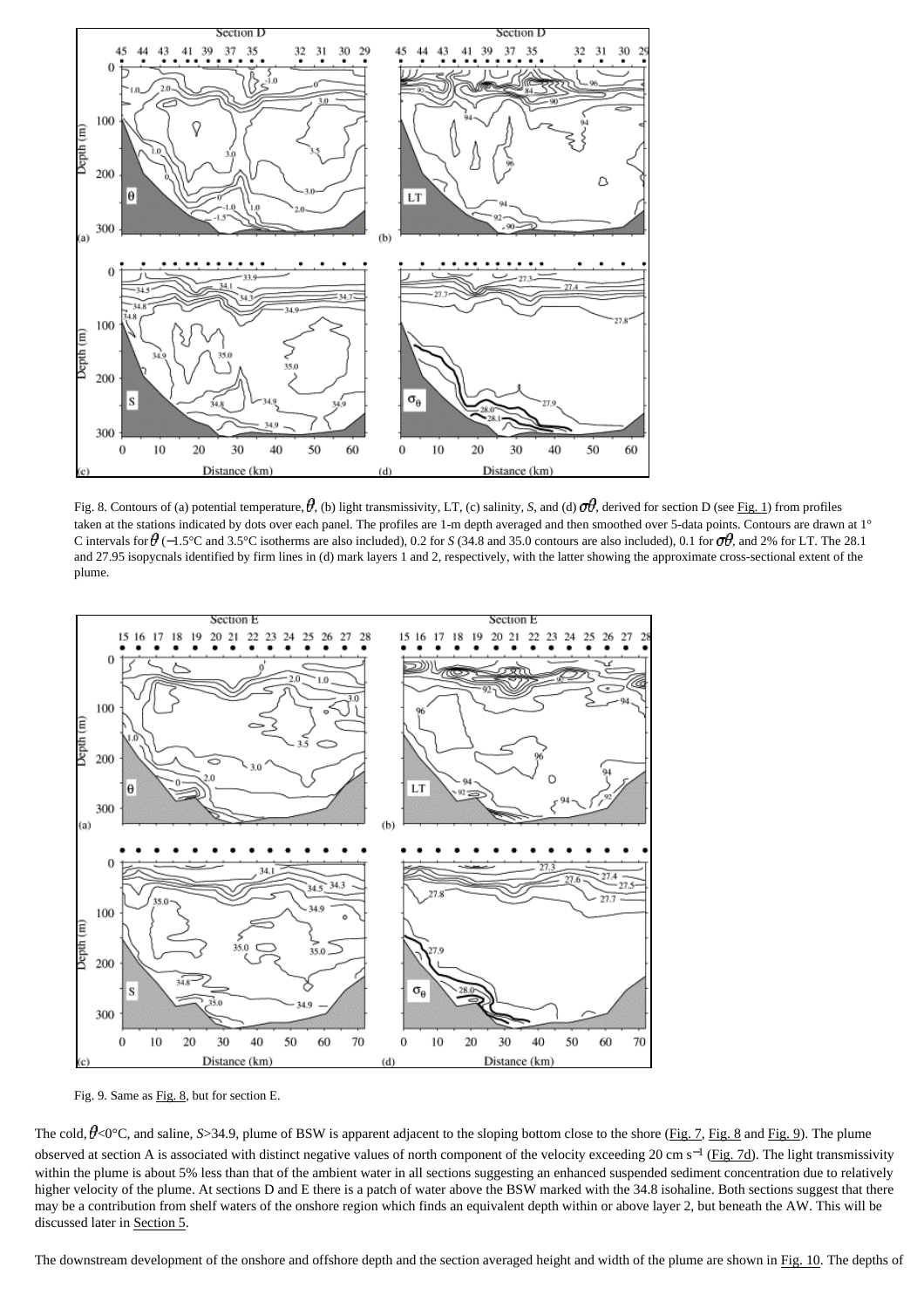the onshore and offshore edge of the overflow and the plume width are identified by the 27.95 isopycnal and shown separately. The height is defined as the sum of the thicknesses of layers 1 and 2. The height and width shown in [Fig. 10](#page-0-0) comprise the whole plume and corresponding properties of the individual layers 1 and 2 are given in [Table 3.](#page-0-0) The total cross-sectional area associated with layer 1 decreases by 20% on its path from section A to E, increasing its width while suppressing its height. Layer 2, however, increases its cross-sectional area by approximately 60% ([Table 3\)](#page-0-0). [\[Jungclaus et al \(1995\)\]](#page-0-0) predict a width of 23 km for the 40-m height contours for the overflow which is comparable to 22 km width for the observed 39-m height at section A. The onshore and offshore edges of the plume have flowed down the slope to about 140 and 320 m depth, respectively, at section E [\(Fig. 10a\)](#page-0-0).



Fig. 10. Downstream development of (a) depth, the section averaged (b) height, (c) width, and (d) the overall Richardson number,  $R_i$ <sub>o</sub>, associated with the Storfjorden overflow. The sections are indicated by arrows at the top. Onshore and offshore depth of the plume are shown separately in (a). The dots in (a) and (b) mark the property of the core of the plume at each section. For section E, the depth of station 20 is also included in (a). The error bars in (b) and (d) show 1 standard deviation over calculated values of each section. Horizontal axis is the downstream distance calculated from the sill following the path of the overflow. *Ri*o is calculated between layer 2 and the ambient waters using the relative velocity of layer 2 with respect to the ambient water.

The LADCP-derived velocity profiles were converted into along and across-section components ([Fig. 11\)](#page-0-0). In both sections the LADCP data show relatively large speed out of the section within the plume. The square of the shear over 10-m vertical separations between 50-m depth and the bottom were calculated and compared for LADCP and geostrophy [\(Fig. 11c–f\)](#page-0-0). Salient features near the vicinity of the plume agree fairly well, e.g. two cores of enhanced shear in both sections. We note that the quality of the LADCP data is better within the plume where constant-depth sampling was made and more data were used in averaging.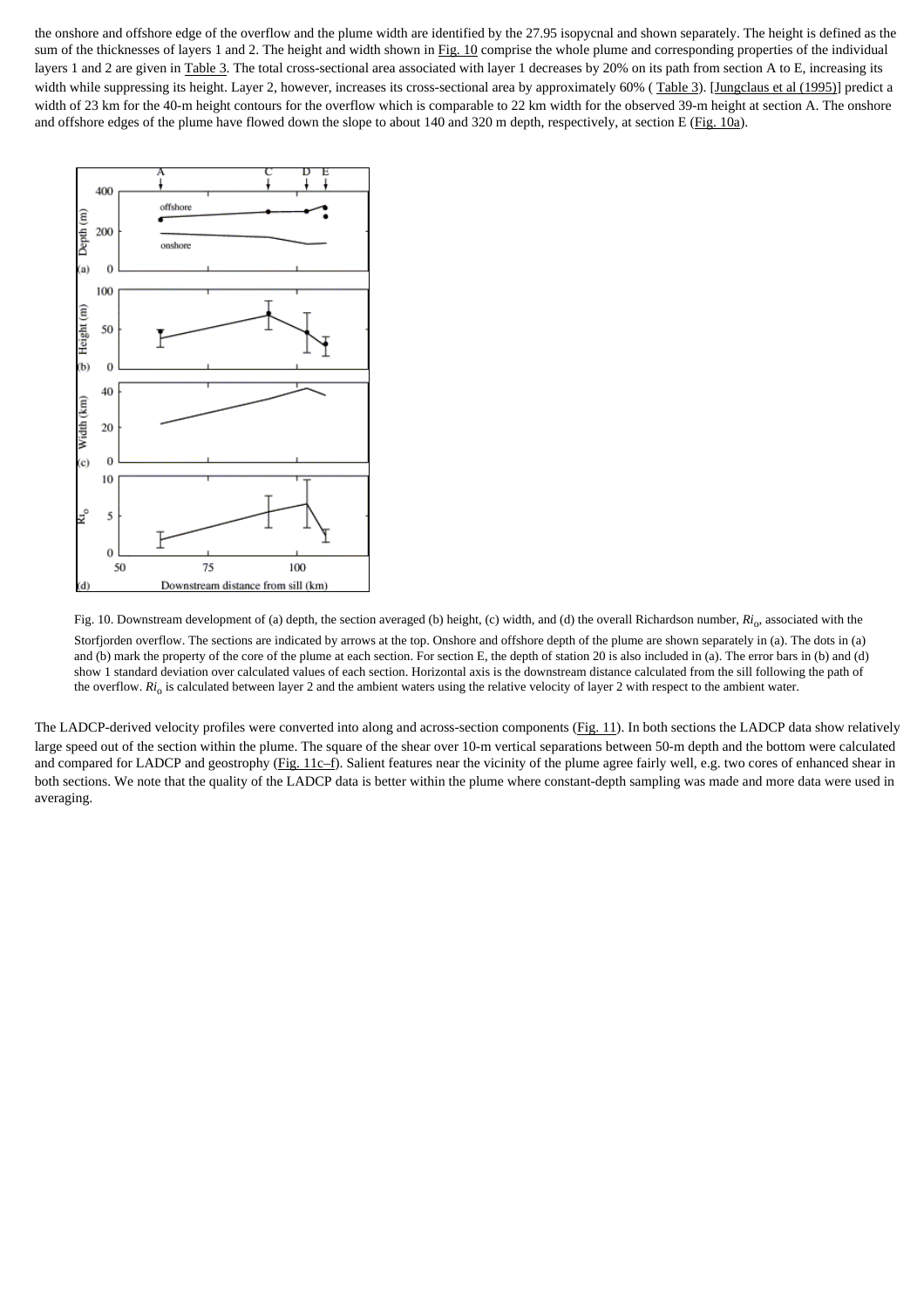

Fig. 11. The contours of the across-section component of the velocity recorded by the LADCP (negative values indicate flow out of the section in downstream direction) derived for (a) section A and (b) section D. The LADCP record is 1-m depth averaged and then smoothed over 5-data points. The portions of the water column moving into the page, i.e. toward the sill, are shaded. Panels (c) and (d) show contours of log(shear<sup>2</sup>) between 50 m and bottom derived from the LADCP record. Panels (e) and (f) show those obtained from geostrophic velocity calculated from CTD profiles. A vertical separation of 10 m was used in shear calculations. In all panels the thick line is the height of the plume estimated as the sum of layers 1 and 2 thicknesses.

The velocity of the plume relative to that of the ambient water, estimated as the mean velocity over approximately twice the height of the plume above layer 2, is shown in [Fig. 12](#page-0-0), together with isotherms derived from the bottom temperatures. The southward flow through section A, followed by spreading and westward flow through sections D and E are notable and the plume, here identified with isotherms <0°C, follows the bathymetry. However, the velocity structure in the plain Storfjordrenna (section C) is not uni-directional but has a pattern suggesting an anticyclonic eddy at the bottom. Due to the depth dependency [\(Fig. 4](#page-0-0)) and particularly the change in sense of rotation of subinertial tides near the bottom, tidal effects are still present close to the bottom after the tidal flow found from the interior is removed. This may be the cause of the eddy like flow pattern in the plume.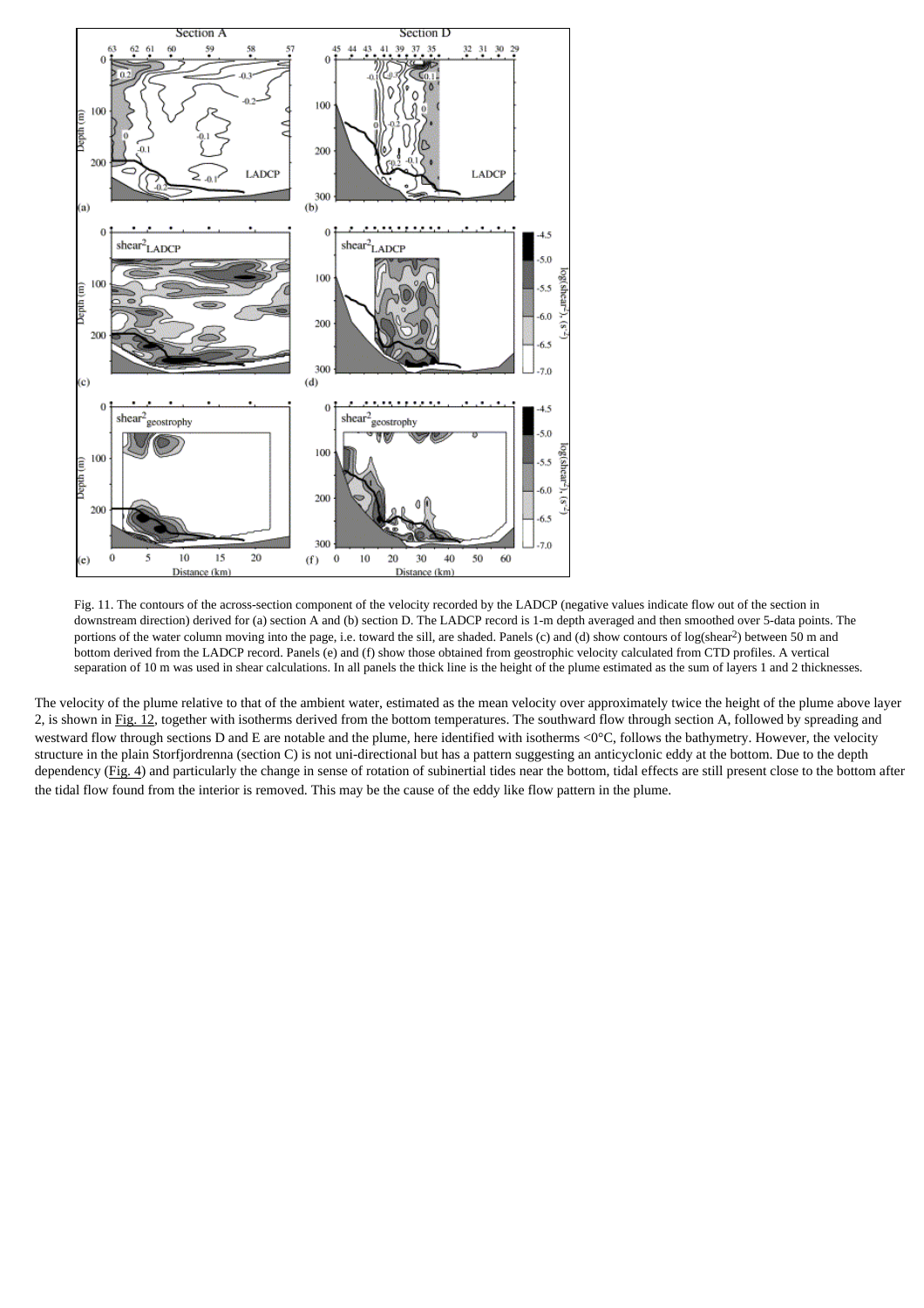

Fig. 12. Spatial distribution of isotherms at the bottom (colored) and the depth contours at 50 m intervals (black). The isotherms are drawn at 0.5°C intervals. The stations are shown by dots with station numbers indicated. The arrows show the plume velocity averaged over the plume height relative to the ambient water measured by the LADCP. Additional arrow in the lower right corner is the scale for the velocity.

### **5. Discussion**

#### **5.1. Bulk and local mixing**

Based on 2-D experiments of gravity currents on sloping and horizontal surfaces covering a broad range of parameters, [[Ellison and Turner \(1959\)\]](#page-0-0) derived a dynamical model for the bulk properties of the flow for non-rotating systems. They presented a theory in which it is assumed that the velocity of inflow entrained into the turbulent gravity current must be proportional to the velocity scale of the current; the constant of proportionality is called the entrainment coefficient, *E*. They predicted and experimentally verified that an inclined gravity current will rapidly attain an equilibrium state in which the overall Richardson number,  $Ri_0$ , does not vary with distance downstream, and the gravitational force on the layer is just balanced by the drag due to entrainment together with the friction on the floor. *Ri*o is a parameter specifying the *overall* state of a vertical cross-section of the gravity current, and is defined as

$$
Ri_0 = \frac{g'h}{\delta U^2}.
$$
 (2)

where  $\delta U$  is the velocity difference between the gravity current and the ambient water, *h* is the thickness of the gravity current and *g*′ is the reduced acceleration of gravity. Some authors prefer to incorporate the bottom layer velocity rather than  $\delta U$ ; however, when the ambient flow is weak the differences are minor. The inverse square root of  $R_i$  is the internal Froude number, *Fr*. The experiments of Ellison and Turner show that the entrainment coefficient,  $E$ , falls off rapidly as  $Ri_0$  increases and is weak when  $Ri_0$  is greater than about 0.8. Further experimental evidence compiled by [[Turner \(1973\)\]](#page-0-0) on a *Ri*o–*E* space shows that *E* drops from  $10^{-2}$  near  $Ri_0=1$  to less than  $10^{-4}$  at  $Ri_0=10$ , a trend also supported by streamtube model applications to Denmark Strait and Mediterranean overflows ([\[Smith \(1975\)\]](#page-0-0)). For sufficiently high *Fr* interfacial instabilities such as roll waves, or intermittent surges, may develop ([[Armi \(1977\)\]](#page-0-0); [Fer et al  $(2002)$ ]).

We have evaluated  $R_i$ <sub>o</sub> between layer 2 and the ambient waters using the relative speed of layer 2 with respect to the ambient water (see [Fig. 10d](#page-0-0) for section averaged values). When  $Ri_0$  is derived over the plume height, it increases by a factor of two, on the average. In both cases *Ri*o suggests stability and reduced entrainment within the observed part of the plume. Here,  $R_i$ <sub>o</sub> and the associated Froude numbers are comparable to those reported for most parts of the Mediterranean overflow ([[Baringer and Price](#page-0-0)  [\(1997\)](#page-0-0)]) where *Fr* varied within 0.3<*Fr*<0.8 (equivalently, 11>*Ri*o>1.6) except for a couple of localized mixing regions with  $Fr$ >1 at the early part of the overflow. Furthermore, estimates of the mean  $R_i$ <sub>o</sub> using the velocity profiles having the best-defined two-layered structure near the sloping sides are within the range of 2–4. The width of layer 2 increases from about 22 to 38 km ([Table 3\)](#page-0-0) along its path of 37 km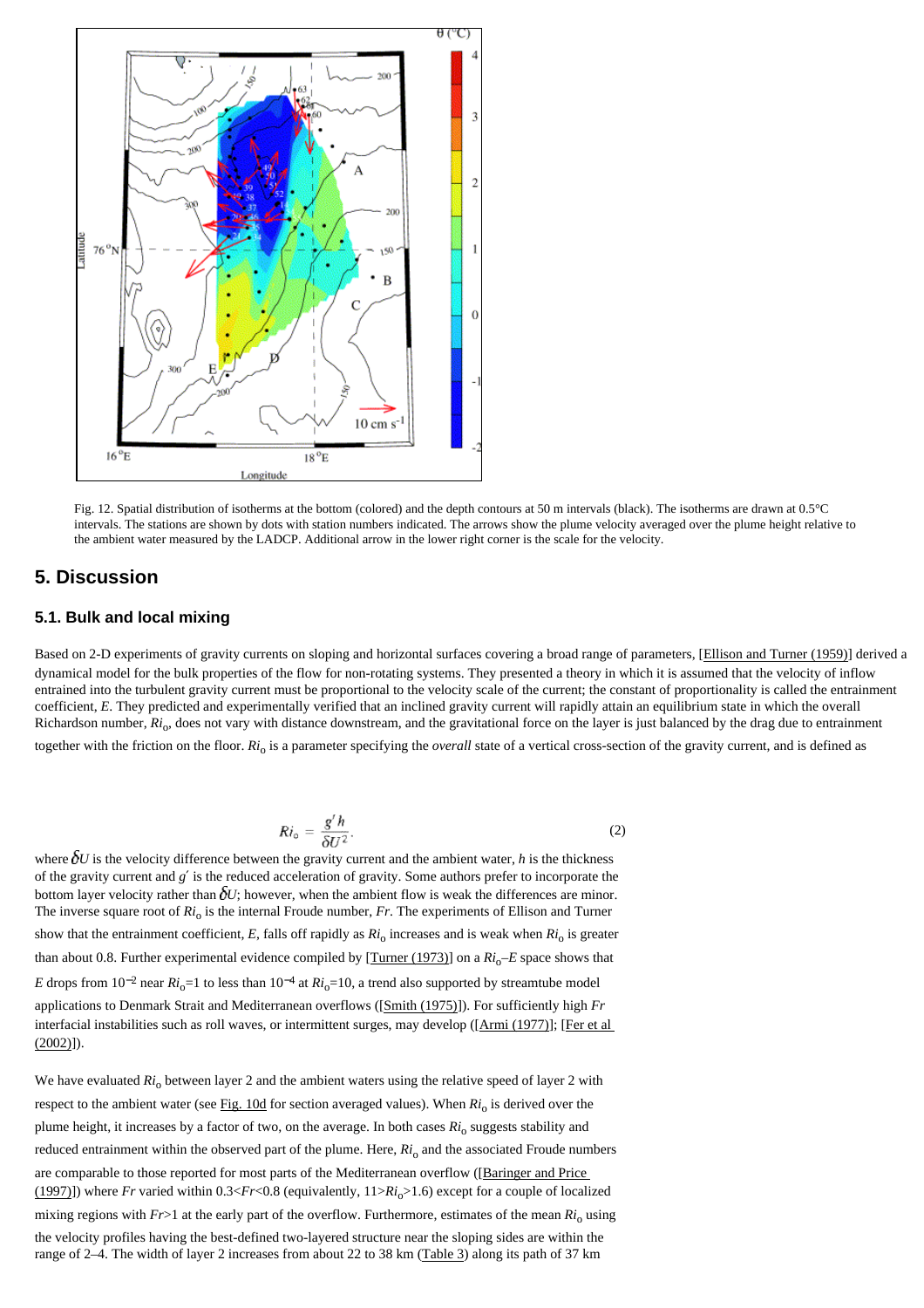leading to an entrainment rate of about 5×10−4, when the layer thickness (35 m) and speed (0.15 m s−1) are assumed constant. A comparison of layer 2 between sections A and E suggests that the thickness is almost constant with a mean value of 21 m ([Table 3\)](#page-0-0). Estimates of the entrainment rate and  $R_i$ <sub>o</sub> compare

well with those obtained from moorings in the same region in the past ([\[Schauer and Fahrbach \(1999\)\]](#page-0-0)), as well as those obtained from laboratory experiments of turbulent gravity currents flowing down a slope compiled by [[Turner \(1973\)](#page-0-0)], Fig. 6.8).

In a shear flow the gradient Richardson number, the non-dimensional ratio of the density gradient over the velocity gradient, is expressed by

$$
Ri = \frac{(g/\rho_0)\partial \rho/\partial z}{|\partial u/\partial z|^2}.
$$
 (3)

where **u** is the horizontal velocity vector,  $\mathbf{P}_0$  is a reference density, and *g* is the gravitational acceleration.

A sufficient condition for stability is obtained when *Ri* 20.25 (see e.g., [\[Turner \(1973\)](#page-0-0)]) and energy may propagate in the form of internal gravity waves. At smaller *Ri*, Kelvin–Helmholtz instabilities may grow and overturning occurs, producing patches of turbulence and vertical mixing. We have estimated *Ri* using the density profiles derived from the CTD measurements and the horizontal velocity from the LADCP profiles. The profiles of *Ri* estimated over 1-, 3-, and 5-m intervals at the stations where the core of the overflow is observed are shown in [Fig. 13](#page-0-0) within 100 m above bottom. The estimates of *Ri* are sensitive to the length scale over which the vertical gradients are computed; however, all profiles show portions where  $Ri<0.25$  in the proximity of the plume–ambient water interface, marked by arrows in [Fig. 13](#page-0-0). Therefore we note that in a regime characterized by weak entrainment in an overall state, we might expect localized unstable features with *Ri* below critical value.



Fig. 13. Profiles of the gradient Richardson number, *Ri*, with respect to height above bottom, calculated over 1 (thick line), 3 (dashed line), and 5-m (thin line) vertical separations at the core of the plume at sections (a) A, (b) C, (c) D, and (d) E. The arrows mark the height of the plume. The dashed, vertical line is the critical *Ri* equal to 0.25. The legend in (c) is identical for all panels.

The mean temperature–salinity characteristics of the plume [\(Table 3](#page-0-0)) suggest that en route from sections A to E layer 1 almost preserves its properties, notably getting slightly denser. Assuming that the overflow has  $\theta$ =−1.8°C and *S*=35.1 near the sill, it has to entrain 4 parts of ambient water per 7 parts of source water during its path to section A to yield the characteristics of layer 1. Here, i.e. at the early parts of the overflow, the ambient water is the ESW with approximately  $\theta$ =−0.7°C and *S*=34.8. On the other hand, Layer 1 of section A will have to mix with the AW of approximately  $\theta = 3^{\circ}$ C at a rate of 3:1 and 2:1 to reach the temperatures derived for layer 2 at sections A and E, respectively. However, it should be noted that layer 2 is associated with salinities lower than both the AW and layer 1. This suggests that there may be a supply of saline water into layer 1 as well as less saline water into layer 2, probably from the shelf south of Svalbard (see e.g. tongue of  $\theta < 1^\circ$ C and *S*>34.8 bottom water at station 45 in [Fig. 8](#page-0-0)). The frontal mixing associated with the Polar Front may lead to cabbeling when the densities of the AW and the Arctic water are equal. The product water will be colder, fresher, and slightly denser than the AW, and may explain the low salinity of layer 2. The maximum salinity and the minimum temperature recorded at the core of the plume ( [Table 4\)](#page-0-0) indicate increase in salinity and decrease in temperature with downslope distance, in contrast with the entrainment arguments. The densest, coldest and most-saline downstream layer 1 is most likely remnants from earlier overflows and the gradients resulting from time-varying source water conditions. The depth of the water column where the core of the overflow is observed suggests a downflow from a depth of 263 to 302 m from sections A to D. At section E, however, station 19 comprises the densest water even though it lies over 275-m isobaths ([Table 4,](#page-0-0) see also [Fig. 9](#page-0-0)). It is reasonable to consider that the plume flowed down to 318-m depth, station 20, at section E, whereas the dense water recorded at station 19 is remnants of an earlier episode of denser overflow, which was trapped by the irregular topography (note the depression between stations 18 and 20 in [Fig. 9\)](#page-0-0).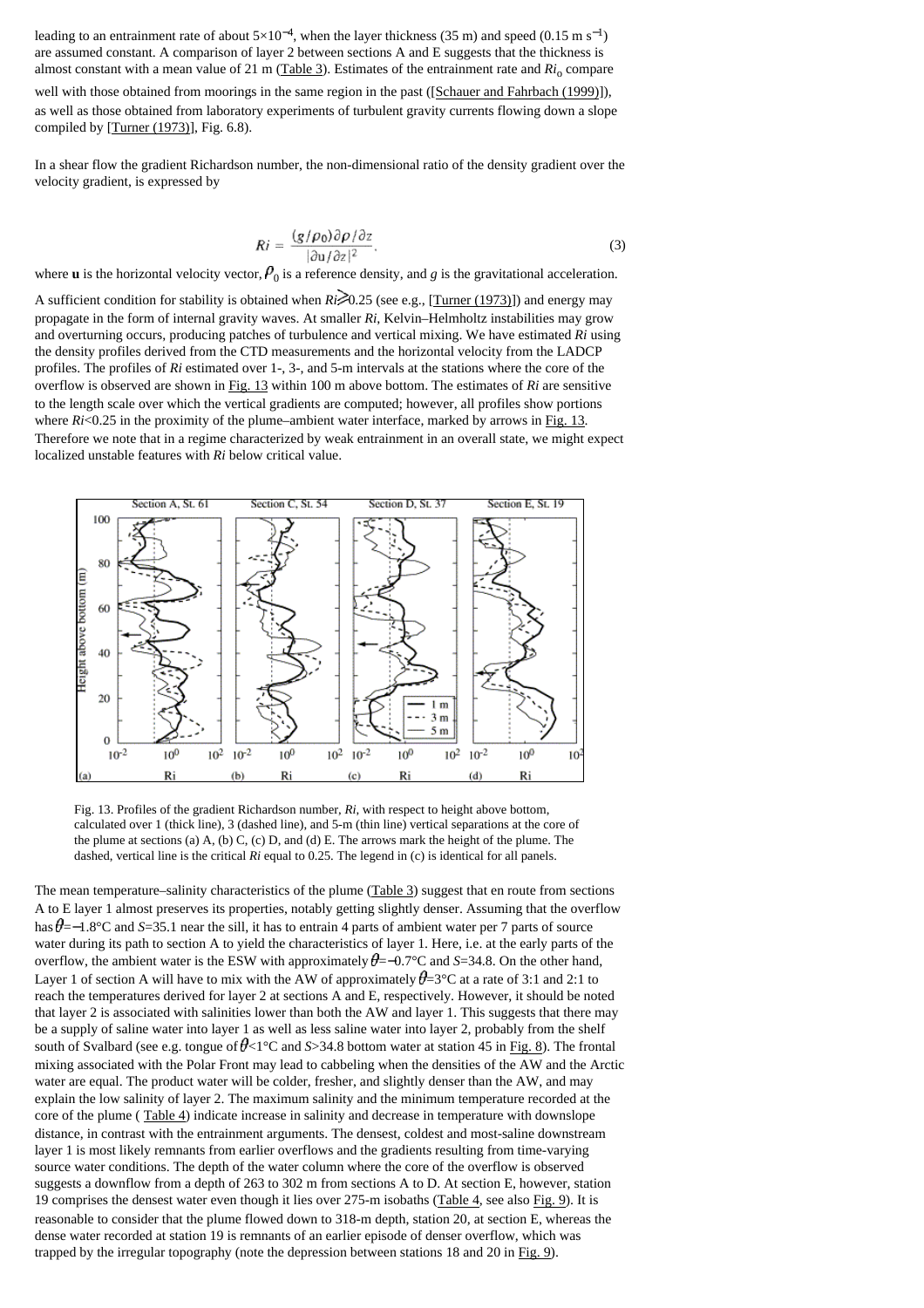Table 4. Properties of the plume at its core

| Section/station           | A/61    | C/54    | D/37    | E/19    | E/20    |
|---------------------------|---------|---------|---------|---------|---------|
| Height (m)                | 18/30   | 30/40   | 28/16   | 9/22    | 7/6     |
| Depth (m)                 | 263     | 304     | 302     | 275     | 318     |
| $\theta$ (°C)             | $-1.14$ | $-1.02$ | $-1.54$ | $-1.63$ | $-0.64$ |
| S                         | 34.91   | 34.93   | 34.97   | 34.99   | 34.98   |
| σą                        | 28.08   | 28.08   | 28.14   | 28.16   | 28.11   |
| $\theta_{\min}$ (°C)      | $-1.63$ | $-1.73$ | $-1.77$ | $-1.79$ | $-1.35$ |
| $\mathbf{a}_{\text{max}}$ | 35.02   | 35.04   | 35.08   | 35.09   | 35.04   |

Station 20 of section E is also included. Plume height is given as thickness of layer 1/layer 2, separately. Depth is the total depth of the water column where the core is observed. Temperature,  $\theta$ , salinity, *S*, and  $\sigma\theta$  are averaged over the height of the plume.  $\theta_{\min}$  and  $S_{\max}$  are the minimum temperature and maximum salinity, respectively, recorded at each station.

#### **5.2. Spreading of the plume**

The increase in width of both layers 1 and 2 from sections A to E can also be driven by Ekman veering. Ekman veering within an overflow is expected to produce secondary circulation where lighter water within the interface (layer 2, here) would deviate in an anti-cyclonic sense whereas dense bottom water (layer 1, here) would deviate in a cyclonic sense from the direction of the flow. Ekman veering has been reported for Faroe Bank Channel ([[Johnson and Sanford \(1992\)](#page-0-0)]) and the Mediterranean ( [\[Baringer and](#page-0-0)  [Price \(1997\)\]](#page-0-0)) overflows. [Fig. 14](#page-0-0) shows the layer averaged velocity derived for both layers of sections A and E for the stations where both layers are present. The deviation in average velocities from layer 2 to layer 1 is in the Ekman sense. An ensemble average of the angle between the mean velocity in layer 2 and that in layer 1 yields a veering of  $4\pm2.5^{\circ}$  ( $\pm$ standard error) counterclockwise with depth, relative to layer 2. This corresponds to a spreading of  $7\pm4$  km in 100 km downstream distance. Our observations show a spreading of around 6 and 16 km for layers 1 and 2, respectively, over the plume's approximate path of 105 km ([Table 3,](#page-0-0) also note that the width of layer 2 indicates the width of the plume, since it overlays layer 1). The widening of layer 1 is comparable to the Ekman spreading whereas that of the plume in total is considerably larger.



Fig. 14. Layer averaged velocity derived for layer 1 (open arrows) and layer 2 (solid arrows) of the selected stations. Circles and dots indicate the CTD and CTD–LADCP stations, respectively. The arrows drawn at stations marked by filled squares show the yearly mean velocities of the flow near the bottom observed during 1993–1994 (the larger vector at the upper right station is observed during 1991-1992) ([[Schauer and Fahrbach \(1999\)](#page-0-0)]). The location of the mooring SB1, the data of which are used to derive the tidal ellipses shown in [Fig. 4](#page-0-0), is also indicated.

#### **5.3. Volume transport**

In order to estimate the net volume transport of the plume through sections A and E we converted the velocity measured by the LADCP into along and across-section components. Standard error of the velocity measured by the LADCP varies within  $1-3$  cm s<sup>-1</sup> for the constant-depth sampling portions (see [Section 3\)](#page-0-0). The transport calculated for layer 1 is  $0.026 \pm 0.005$  Sv out of section A, increasing to 0.031  $\pm 0.005$  Sv out of section E. Corresponding values for layer 2 are  $0.034\pm 0.01$  and  $0.093\pm 0.01$  for sections A and E, respectively. The total transport of plume water through section E can be roughly estimated as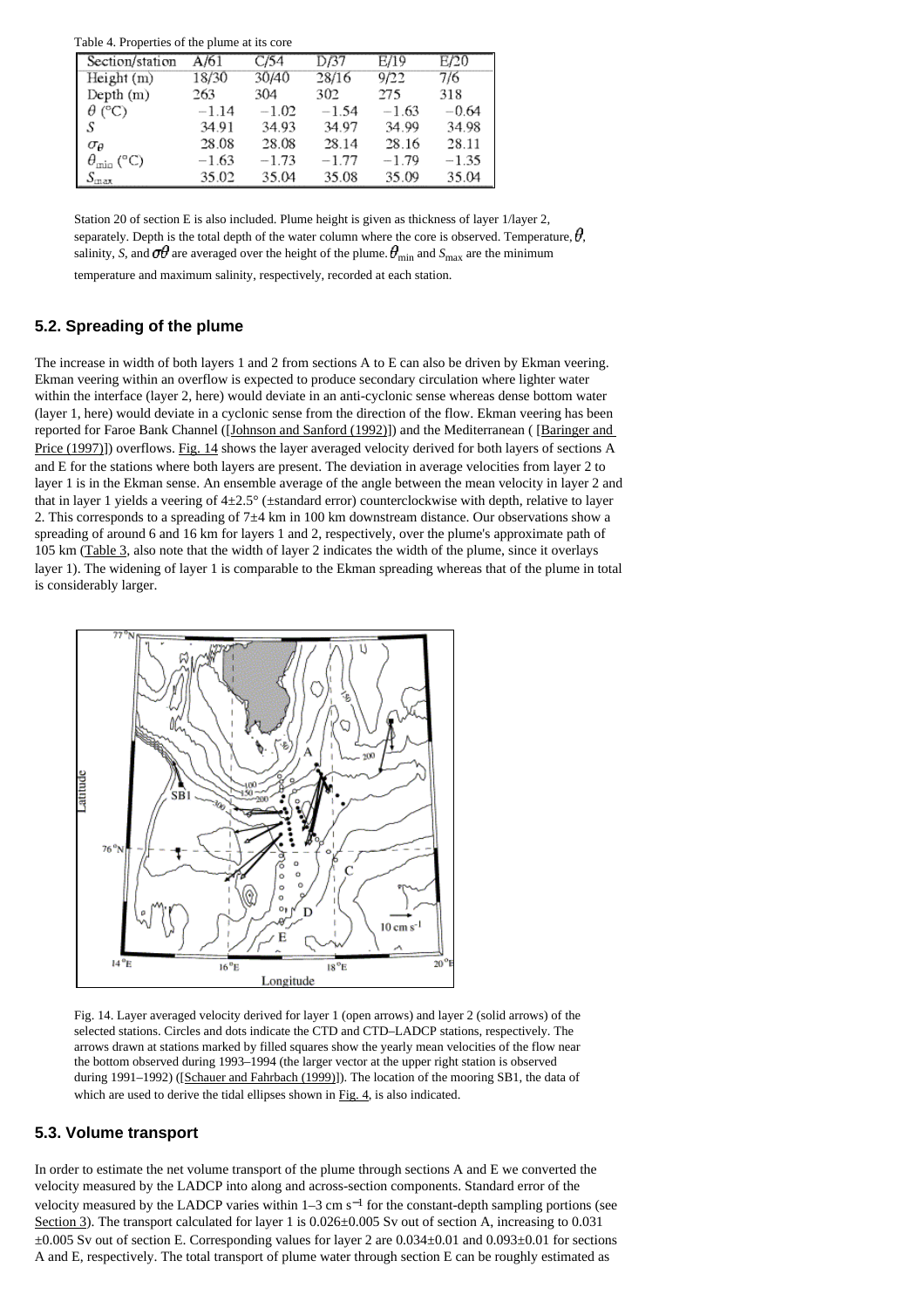0.12±0.015 Sv, i.e. sum of both layers. Here, the uncertainties are derived from the standard error of the velocity. Errors in representative volume calculations and tidal aliasing may also lead to higher uncertainties, and, as mentioned earlier, LADCP velocity field is a snapshot and may not be representative of the long-term mean. However, this is an order of magnitude estimate which agrees well with earlier estimates of 0.13 Sv through 5 months of observations when the overflow occurred or 0.05 Sv when averaged annually ([[Schauer \(1995\)](#page-0-0)]) and 0.12 Sv and 0.11 Sv through numerical simulations of [\[Backhaus et al \(1994\)](#page-0-0)] and [[Jungclaus et al \(1995\)](#page-0-0)], respectively. It can be shown that the weak entrainment, *E*~5×10−4, can account for the doubling of the volume transport from sections A to E. The entrainment velocity,  $w_e$ , for a typical plume speed of  $u=0.15$  m s<sup>-1</sup> is  $w_e=E^2u=7.5\times10^{-5}$  m s<sup>-1</sup>. The plume

will entrain the overlying water over a surface area, *S*, of 37 km (alongstream path between two sections)  $\times$ 22 km (width of the plume at section A), neglecting the increase in width with downstream distance. The associated volume transport will then be  $Sw_e$  equal to 0.06 Sv.

The cyclonic circulation of the AW may lead to a downwelling of the relatively dense waters adjacent to the sloping side. Classical Ekman theory shows that a boundary layer of thickness  $\dot{\mathbf{O}}_F = \kappa u*}/f$  develops for turbulent flows where  $\kappa$ =0.4 is the von-Karman's constant and  $u_*$ , the friction velocity, can be estimated as ~3% of the ambient, geostrophic velocity, *V* ([[Turner \(1986\)](#page-0-0)]). The transverse transport associated with this downwelling is  $V\bar{b}_F/2$  ([[Pedlosky \(1979\)\]](#page-0-0)). For *V*=0.1 m s<sup>-1</sup> (see [Fig. 11a and b\)](#page-0-0) this leads to an

Ekman boundary layer thickness of approximately 10 m using *f*=1.4×10−4 s−1. The transverse transport is then 0.5 m2 s−1 per unit width of the slope, which integrated over about 20 km, the approximate distance between station 63 and 15, i.e. onshore-most stations of sections A and E, yields 0.01 Sv. [Fig. 7](#page-0-0) and [Fig. 8](#page-0-0) suggest that the water nested on the onshore sloping side has the approximate density of layer 2, and while draining may find an equivalent depth in layer 2, thus leading to an increase in volume. This is about 17% of the transport associated with the plume at section A and may explain 17% of the increase of the volume transport through section E which has doubled from section A.

#### **5.4. Rate of descent of the overflow**

Recently, [\[Killworth \(2001\)](#page-0-0)] has suggested and subsequently applied a simple model to predict the path taken by dense turbulent overflows, assuming a quadratic turbulent bottom drag and an approximate local equilibrium which is approximately equivalent to a constant *Ri*o. The path is determined by a constant rate

of descent, independent of the detailed thermodynamics, entrainment or detrainment. The flow deviates from the eastward direction at an angle  $\phi$ .

$$
\phi = \lambda \pm \cos^{-1} \left( \frac{1}{C_i^2 |\nabla D|} \right). \tag{4}
$$

where *D* is the topography depth and  $\lambda$  is the angle  $\nabla D$  makes with the east. Here  $C_i$  is a constant equal

to 20 and  $1/C<sub>i</sub><sup>2</sup>=1/400$  provides for an upper limit for the rate of vertical descent of the overflow along the

slope (for details and discussion on the effects of entrainment and detrainment see [[Killworth \(2001\)](#page-0-0)]). Given a start location and a chosen sign depending on the hemisphere, i.e. on the sign of the Coriolis parameter, the path of the overflow can be predicted. The overflow is allowed to descend along the maximum downward slope when the local slope is smaller than the descent rate.

The path of the Storfjorden overflow predicted by [Eq. \(4\)](#page-0-0) is shown in [Fig. 15](#page-0-0) for both the smoothed and the original bathymetry. The starting point is chosen about 8 km downstream of the sill, approximately twice the typical Rossby radius, allowing for the rotational effects to be established. Killworth in his calculations of the major overflow paths (Mediterranean, Denmark Strait, Faroe Bank and the Weddell Sea overflows) has used slightly smoothed topography. Probably because of the irregular topography of Storfjorden, the path predicted using the real bathymetry captures the stations where we observed the core of the plume (marked by circles and corresponding station numbers in [Fig. 15](#page-0-0)).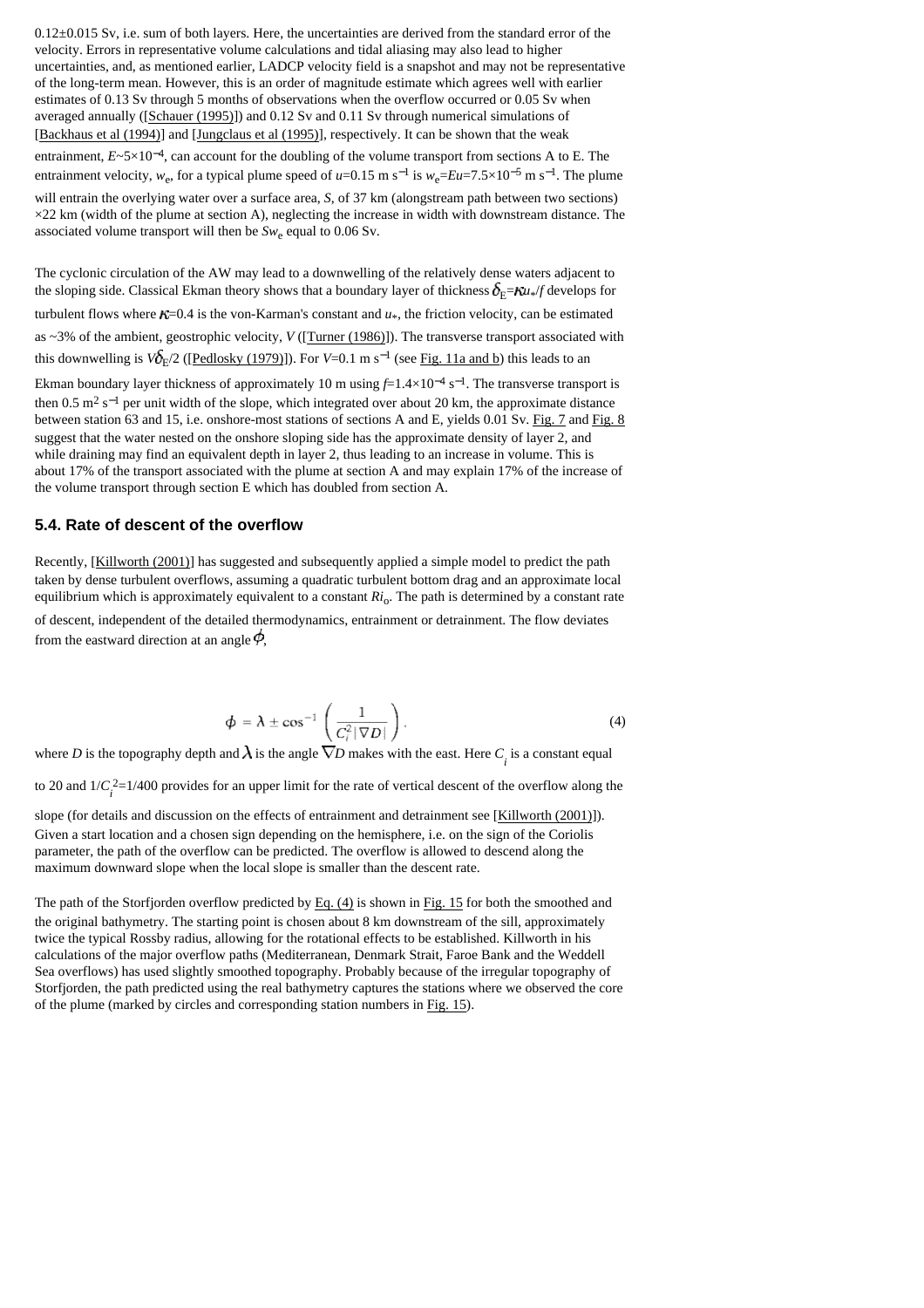

Fig. 15. Predicted path of the Storfjorden overflow using [[Killworth \(2001\)\]](#page-0-0) model for a descent rate of 1/400 calculated over real bathymetry (solid line) and smoothed bathymetry (dashed line). The topography contour interval is 50 m and the 125 m isobath is included to identify the location of the sill. The circles and the corresponding numbers are the stations where the core of the Storfjorden plume was observed during the cruise.

# **6. Concluding remarks**

Our measurements suggest that the downstream development of the Storfjorden overflow cannot be explained by means of simple entrainment and mixing between *two* different water masses. We have identified the overflow by two layers underlying the ambient Atlantic Water. The denser lower layer appears to be the remnants from earlier overflows and it almost maintains its temperature–salinity characteristics while spreading about 6 km over its path, comparable to the Ekman veering. The mixing layer above is relatively thicker and increases both in width and the associated volume transport over the plume's path. The light transmissivity is relatively low within the overflow probably because of enhanced suspended sediment concentration as a result of bottom-intensified currents. The overall properties of the observed part of the plume suggest dynamical stability with weak entrainment; however, locally, portions where Kelvin–Helmholtz instabilities may grow are identified in the vicinity of the plume–ambient water interface.

The new multilayer description of the plume, the associated shear-induced mixing process and the documented effect of bottom friction has shed some new light on downstream development of the overflow. However, this is a complex phenomenon which is not yet fully understood. Additional mechanisms including frontal mixing along the Polar Front, Ekman drainage under an alongslope current, wind-driven downwelling, and particularly the draining due to the winter cooling of shallow and wide shelf regions with consequent contributions to the overflow merit further investigations. Furthermore, the bathymetry of the site is not well resolved and the possibility of submarine canyons cutting across the slope may alter the mixing dynamics significantly. Therefore, needs in future studies include improved bathymetry and detailed studies of the shelf.

# **Acknowledgements**

This work was funded by the Norwegian Research Council, through grants 147493/432 for IF and 138525/410 for RS. The fieldwork was supported through the NOClim (Norwegian Ocean Climate) project funded by the Norwegian Research Council, grant 139815/720. U. Schauer is acknowledged for kindly providing the SB1 data. IF thanks S.A. Thorpe for reading an earlier version of the manuscript. We thank the captain and crew of the R.V. *Lance*, V. Tverberg and H. Goodwin for their help during the cruise, and F. Nilsen who provided the LADCP. Comments from two anonymous reviewers improved an earlier version of this paper. This is publication number A0025 of the Bjerknes Centre for Climate Research.

### **References**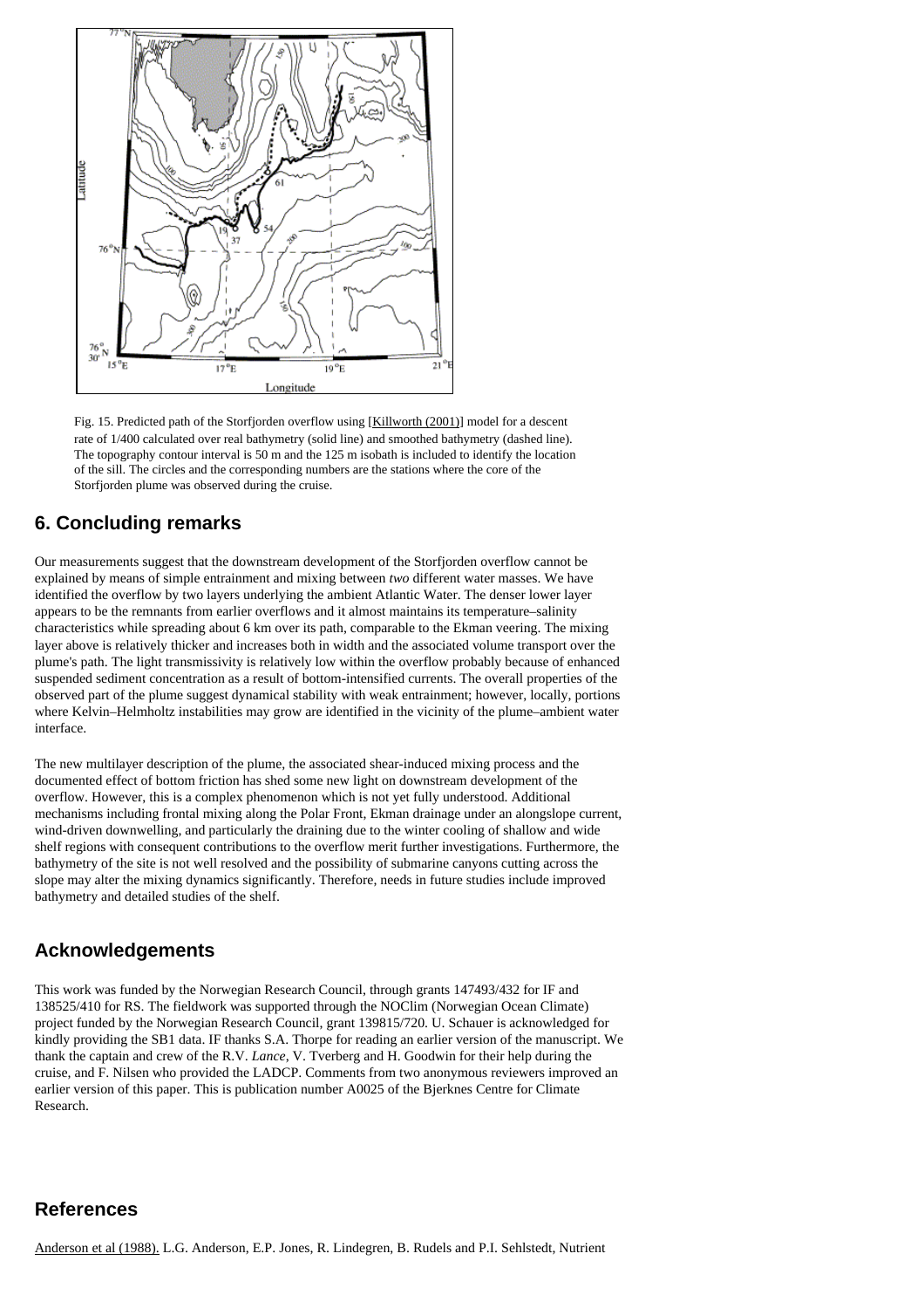regeneration in cold, high salinity bottom water of the Arctic shelves. *Continental Shelf Research* **8** (1988), pp. 1345–1355.

[Armi \(1977\).](#page-0-0) L. Armi, The dynamics of the bottom boundary layer of the deep ocean. In: C.J.J. Nihoul, Editor, *Bottom Turbulence, 8th Int. Liège colloq. on Ocean hydrodynamics*, Elsevier, Amsterdam (1977), pp. 153–164.

[Backhaus et al \(1994\).](#page-0-0) Backhaus, J.O., Fohrmann, H., Harms, I.H., Jungclaus, J.H., Rubino, A., 1994. Convective water mass and ice formation in arctic shelf seas—numerical process studies. Proceedings of the ACSYS Conference on the Dynamics of the Arctic Climate System, World Climate Research Program, Gothenburg, Sweden, pp. 83–95.

[Baines and Condie \(1998\).](#page-0-0) P.G. Baines and S. Condie, Observations and modelling of Antarctic downslope flows: a review. In: S. Jacobs and R. Weiss, Editors, *Ocean, Ice and Atmosphere: Interactions at the Antarctic Continental Margin. Antarctic Research Series* **Vol. 75**, American Geophysical Union, Washington, DC (1998), pp. 29–49.

[Baringer and Price \(1997\).](#page-0-0) M.O. Baringer and J.F. Price, Mixing and spreading of the Mediterranean outflow. *Journal of Physical Oceanography* **27** (1997), pp. 1654–1677.

[Ellison and Turner \(1959\).](#page-0-0) T.H. Ellison and J.S. Turner, Turbulent entrainment in stratified flows. *Journal of Fluid Mechanics* **6** (1959), pp. 423–448.

[Fer et al \(2002\).](#page-0-0) I. Fer, U. Lemmin and S.A. Thorpe, Winter cascading of cold water in Lake Geneva. *Journal of Geophysical Research* **107** C6 (2002), p. 3060 doi:10.1029/2001JC000828 .

[Foldvik et al \(2001\).](#page-0-0) A. Foldvik, T. Gammelsrød, E. Nygaard and S. Østerhus, Current measurements near Ronne Ice Shelf: implications for circulation and melting. *Journal of Geophysical Research* **106** (2001), pp. 4463–4477.

[Furevik and Foldvik \(1996\).](#page-0-0) T. Furevik and A. Foldvik, Stability at  $M_2$  critical latitude in the Barents Sea. *Journal of Geophysical Research* **101** (1996), pp. 8823–8837.

[Gjevik et al \(1994\).](#page-0-0) B. Gjevik, E. Nøst and T. Straume, Model simulations of the tides in the Barents Sea. *Journal of Geophysical Research* **99** (1994), pp. 3337–3350.

[Gordon et al \(2001\).](#page-0-0) A.L. Gordon, M. Visbeck and B. Huber, Export of Weddell Sea deep and bottom water. *Journal of Geophysical Research* **106** (2001), pp. 9005–9017.

[Griffiths \(1986\).](#page-0-0) R.W. Griffiths, Gravity currents in rotating systems. *Annual Review of Fluid Mechanics* **18** (1986), pp. 59–89.

[Haarpaintner et al \(2001a\).](#page-0-0) J. Haarpaintner, J.-C. Gascard and P.M. Haugan, Ice production and brine formation in Storfjorden, Svalbard. *Journal of Geophysical Research* **106** (2001), pp. 14001–14013.

[Haarpaintner et al \(2001b\).](#page-0-0) J. Haarpaintner, P.M. Haugan and J.-C. Gascard, Interannual variability of the Storfjord ice cover and ice production observed by ERS-2 SAR. *Annals of Glaciology* **33** (2001), pp. 430– 436.

[Johnson and Sanford \(1992\).](#page-0-0) G.C. Johnson and T.B. Sanford, Secondary circulation in the Faroe Bank Channel outflow. *Journal of Physical Oceanography* **22** (1992), pp. 927–933.

[Jungclaus et al \(1995\).](#page-0-0) J.H. Jungclaus, J.O. Backhaus and H. Fohrmann, Outflow of dense water from the Storfjord in Svalbard: a numerical model study. *Journal of Geophysical Research* **100** (1995), pp. 24719– 24728.

[Killworth \(1983\).](#page-0-0) P.D. Killworth, Deep convection in the world ocean. *Reviews of Geophysics* **21** (1983), pp. 1–26.

[Killworth \(2001\).](#page-0-0) P.D. Killworth, On the rate of descent of overflows. *Journal of Geophysical Research* **106** (2001), pp. 22267–22275.

[Kowalik \(1994\).](#page-0-0) Z. Kowalik, Modeling of topographically amplified diurnal tides in the Nordic Seas. *Journal of Physical Oceanography* **24** (1994), pp. 1717–1731.

[Kowalik and Proshutinsky \(1993\).](#page-0-0) Z. Kowalik and A.Y. Proshutinsky, Diurnal tides in the Arctic Ocean. *Journal of Geophysical Research* **98** (1993), pp. 16449–16468.

[Loeng \(1991\).](#page-0-0) H. Loeng, Features of the physical oceanographic conditions of the Barents Sea. *Polar*